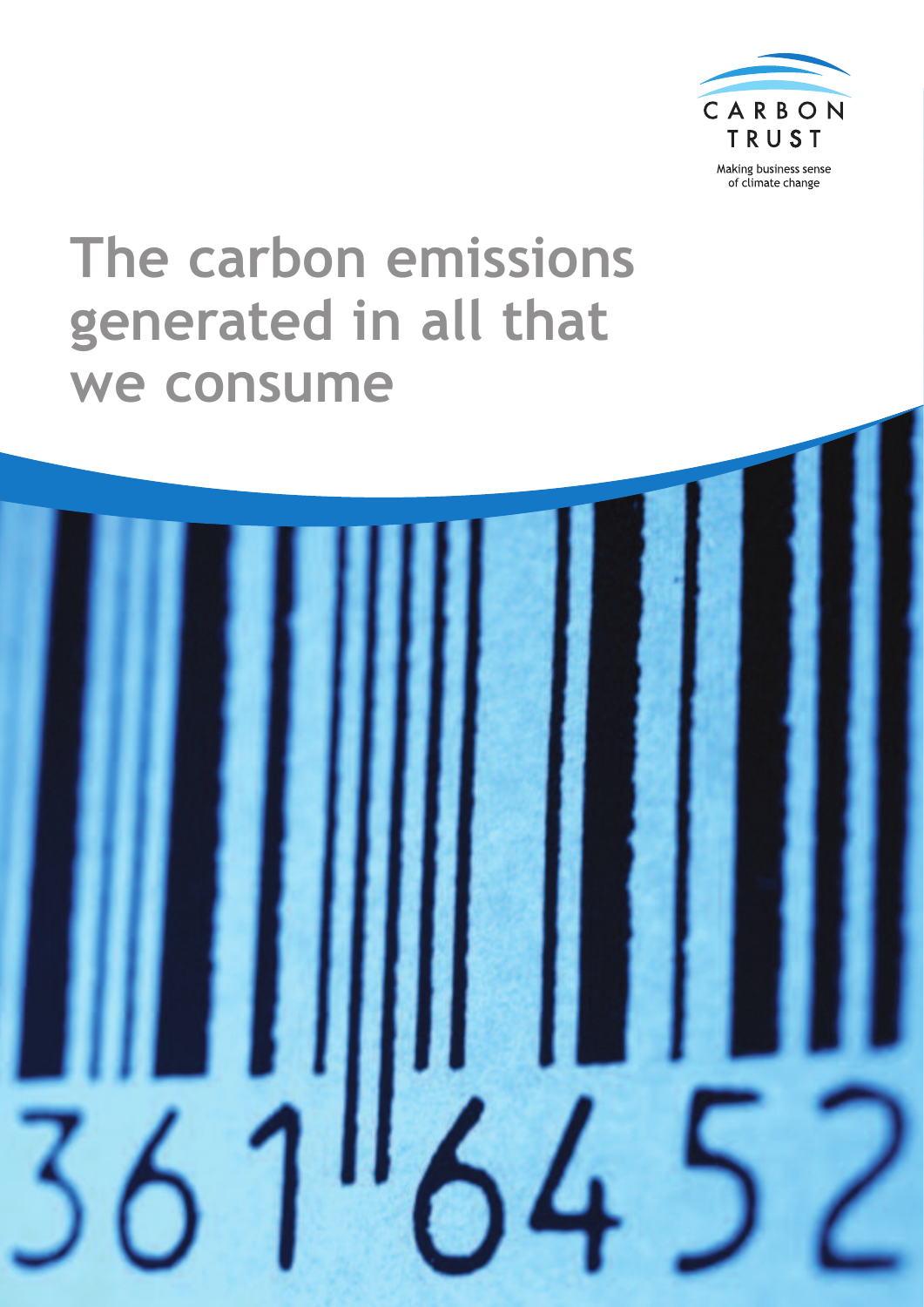# Preface

Business increasingly recognises the need to cut carbon emissions. A variety of different factors are driving this including higher energy costs, the need for energy security and climate change. Climate change poses its own set of challenges and opportunities including changes in consumer demand for products and services, compliance with regulation, new risks to brand value and changes in shareholder demands. Over time, their magnitude will be significant but will vary from industry to industry and between companies.

Information is widely available on the carbon emissions associated with different industries, and also on the potential of those industries to reduce carbon emissions. What is less well understood is how those emissions translate into the carbon impact of the products and services ultimately delivered to the UK consumer. This 'consumption-based view' has the potential to allow business to target those consumer products and services which have highest overall carbon emissions. Business should then be able to proactively reduce carbon emissions throughout the supply chain in a way that also delivers financial benefits over time.

For this reason, the Carbon Trust initiated this study to attribute all carbon emissions to final product and service categories. The modelling and analytical work for this study was completed by the Centre for Environmental Strategy at the University of Surrey and Enviros Consulting. This report describes the work undertaken and presents the carbon footprint of the most carbon intensive products and services consumed in the UK.

| <b>Contents</b>            |    |                                                     |    |
|----------------------------|----|-----------------------------------------------------|----|
| Key findings               | 01 | 2.1 Production and<br>consumption accounts          | 10 |
| <b>Executive summary</b>   | 02 | 2.2 Functional use and<br>consumer needs            | 18 |
| 1. Introduction            | 04 |                                                     |    |
| 1.1 Context and objectives | 05 | 2.3 Reconciliation of production<br>and consumption | 22 |
| 1.2 Methodology            | 06 | 3. Conclusion                                       | 23 |
| 2. Carbon accounts         | 08 | 4. Appendix                                         | 74 |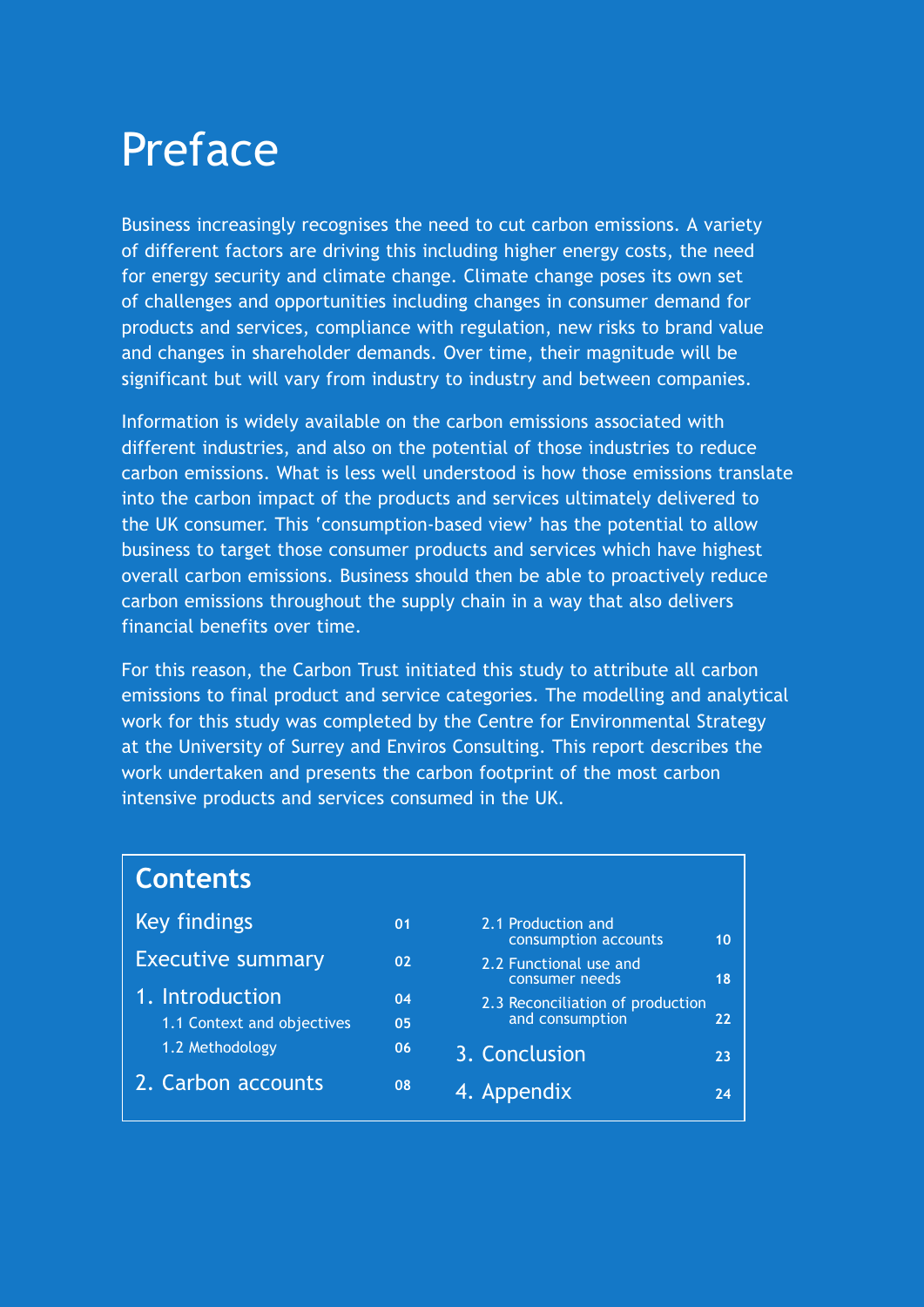# Key findings

- Consumer purchasing decisions are the ultimate driver of carbon emissions in an economy. All carbon emissions can be attributed to the delivery of products and services to meet the needs of the consumer;
- UK consumers use products and services with a combined carbon footprint of 176.4 MtC (millions tonnes carbon per annum). This is 11.7 MtC greater than the emissions from all UK production. This means that the UK is a net importer of carbon intensive products and services from abroad;
- All product and service emissions can be classified into high-level consumer needs categories as outlined in the chart below. Recreation and Leisure, Space Heating and Food and Catering are the three consumer needs with the highest carbon emissions. Together, they account for almost half of the total UK carbon emissions; and
- As we move to a more carbon-constrained world, business will have to continue to meet customer needs but in a way that generates fewer carbon emissions. The approach outlined in this report has the potential to allow business to identify the most carbon intensive products and services and prioritise areas where further emission reductions can be achieved.



*Summary chart: A split of all emissions by high-level consumer need*

Source: UK Carbon Attribution Model, Centre for Environmental Strategy, University of Surrey, 2005

<sup>1</sup> Direct emissions are the emissions associated with the direct consumption of (non-transport related) fossil fuels and electricity in the household. Indirect emissions include the emissions embodied in goods and services, including energy required to produce the goods and services and the emissions from space heating and lighting by the service and government sectors. Travel-related emissions include emissions from transport fuels and the indirect emissions embodied in transport goods and services.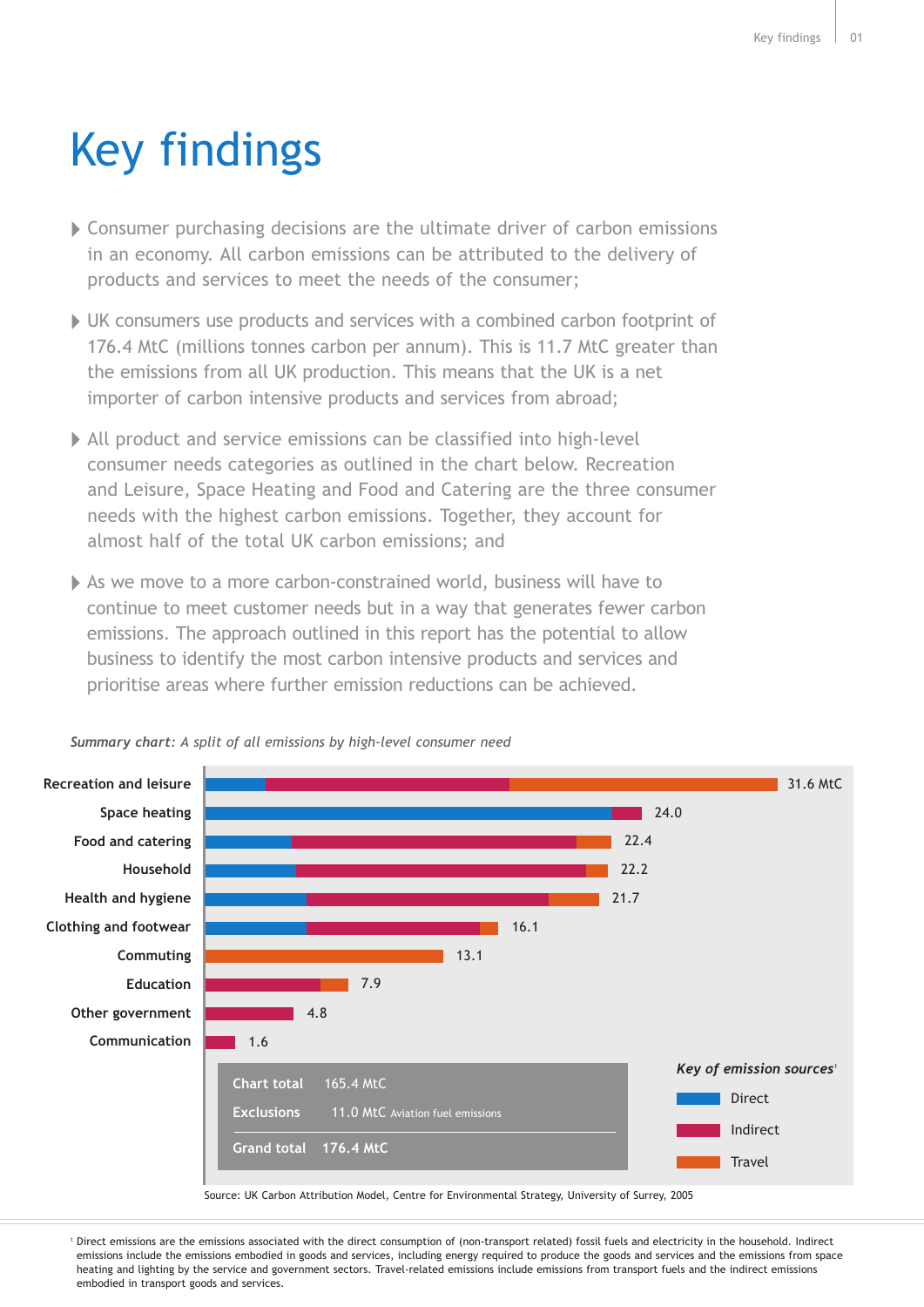# Executive summary

The aim of the study was to increase the understanding of the fundamental drivers of carbon emissions in the UK and to show how all carbon emissions can be attributed to the delivery of products and services to meet the needs of the end consumer. From this work, it is possible to identify the products and services which have the highest carbon emissions associated with their supply chains.



This approach is a departure from much of the analysis in this area to date which presents carbon emissions by industrial sector. This new analysis works on the principle that all industrial emissions can ultimately be tied back to the provision of one or more consumer products or services.

The study was undertaken on behalf of the Carbon Trust by the Centre for Environmental Strategy at the University of Surrey and Enviros Consulting. The analysis was based on an economic model developed at the University of Surrey, which analysed the UK's carbon emissions in terms of the total carbon embodied in consumer products and services.

The model used in the analysis combines emissions created throughout the supply chain to give a measure of the total emissions associated with the provision of individual products and services. Typically, this includes raw material extraction, manufacturing, distribution, retailing, consumption, disposal and recycling. Analysing carbon emissions in this way provides a powerful insight into how the daily decisions by individual consumers drive economy-wide carbon emissions.

For example, some of the carbon efficiency improvements in recent years have been negated by increases in consumer demand, such as in aviation where increases in aero engine efficiency have been negated by an increase in the number of flights.

By analysing the carbon emissions embodied in consumer products and services, business is better placed to:

- Manage the wider supply chain impacts associated with a more carbon-constrained world;
- Make better long-term investment decisions by taking into account the value of carbon; and
- Ultimately identify more radical product replacement strategies that reduce carbon emissions as well as delivering improvements to the financial bottom line.

The results of the analysis can be cast in a variety of ways depending on the classifications used. The study starts with an analysis of the traditional production perspective and then reclassifies carbon emissions into consumption categories before combining those categories into high-level consumer needs categories. This analysis leads to the following general conclusions: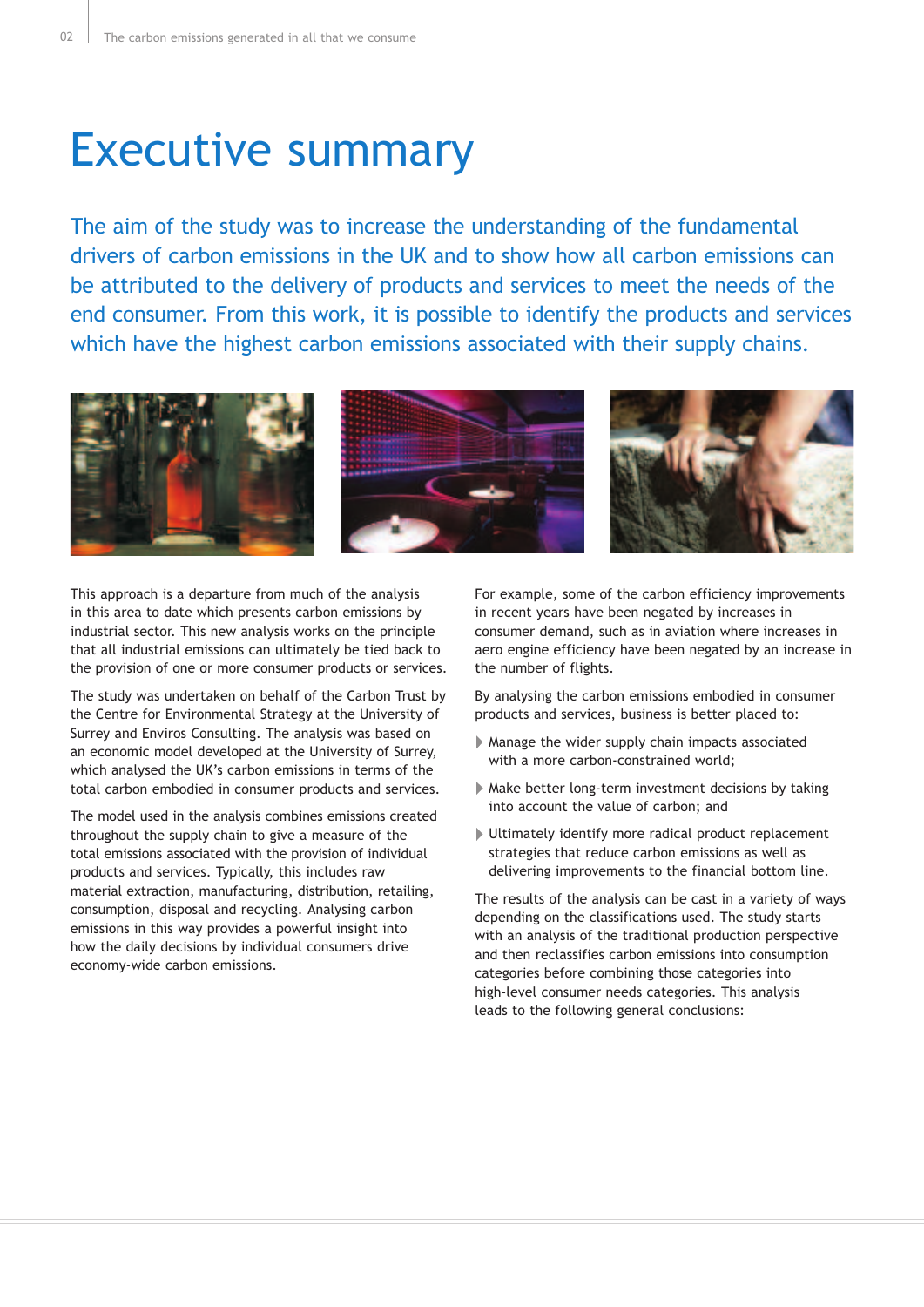From the traditional production perspective:

- The Electricity Production category has the highest emissions at almost 24 MtC (millions tonnes carbon per annum);
- The Other Land Transport category (comprising road freight, buses and coaches, taxis etc.) and the Refining Industries category have second and third highest emissions at 7.9 MtC and 7.1 MtC respectively; and
- The categories relating to the provision of final products and services to the consumer all have emissions of less than 2 MtC.

This perspective shows total emissions of 88.1 MtC. It excludes aviation fuel emissions (11.0 MtC), domestic electricity (22.0 MtC), domestic fuel use (25.3 MtC), domestic private transport fuel use (18.3 MtC) and the UK carbon trade balance (11.7 MtC), totalling 88.3 MtC.

The emissions can then be reallocated from this traditional production perspective to different consumption perspectives. For each individual product or service, the carbon emissions generated by the economic activity needed to supply them is summed together to give a full picture of all the carbon attributable to that product or service. In these consumption perspectives, the additional emissions from the UK carbon trade balance are included.

This reallocation shows that:

- The emissions from Electricity Production can be completely reallocated to the end user categories of that electricity. For example, the Hotels, Catering and Pubs category now includes the emissions from the generation of the electricity used to heat hotels and refrigerate and cook restaurant food; and
- The supply chains in the Hotels, Catering and Pubs category now have the largest carbon emissions at 8.3 MtC. This is followed by Motor Vehicle Production and Health and Veterinary Services, at 7.1 MtC and 6.1 MtC respectively.

Finally, the consumption categories can be summed together into high-level consumer needs. In these perspectives, emissions from domestic electricity, domestic fuel use and domestic private transport fuel use are added in. Aviation fuel emissions are still excluded.

This perspective shows:

- The supply chains associated with Recreation and Leisure have the highest emissions at 31.6 MtC. Just under half of this is transport emissions;
- This is followed by Space Heating of buildings with 24.0 MtC and Food and Catering at 22.4 MtC. The majority of Space Heating emissions occur directly in the building, whereas two thirds of carbon emissions from Food and Catering are embodied in the products consumed; and
- In total, UK consumers use products and services with a combined carbon footprint of 176.4 MtC. This is 11.7 MtC greater than the emissions from all UK production. This means that the UK is a net importer of carbon intensive products and services from abroad.

At each stage of reclassification, different categories come to the fore in terms of their carbon emissions. This illustrates the opportunity open to business to target different products and services by considering different parts of the supply chain or even whole supply chains. The use of the approach outlined in this report has the potential to yield insight on how to deliver significant carbon savings over time, through the adoption of new technologies and services that modify or replace existing carbon intensive ways of meeting consumer needs.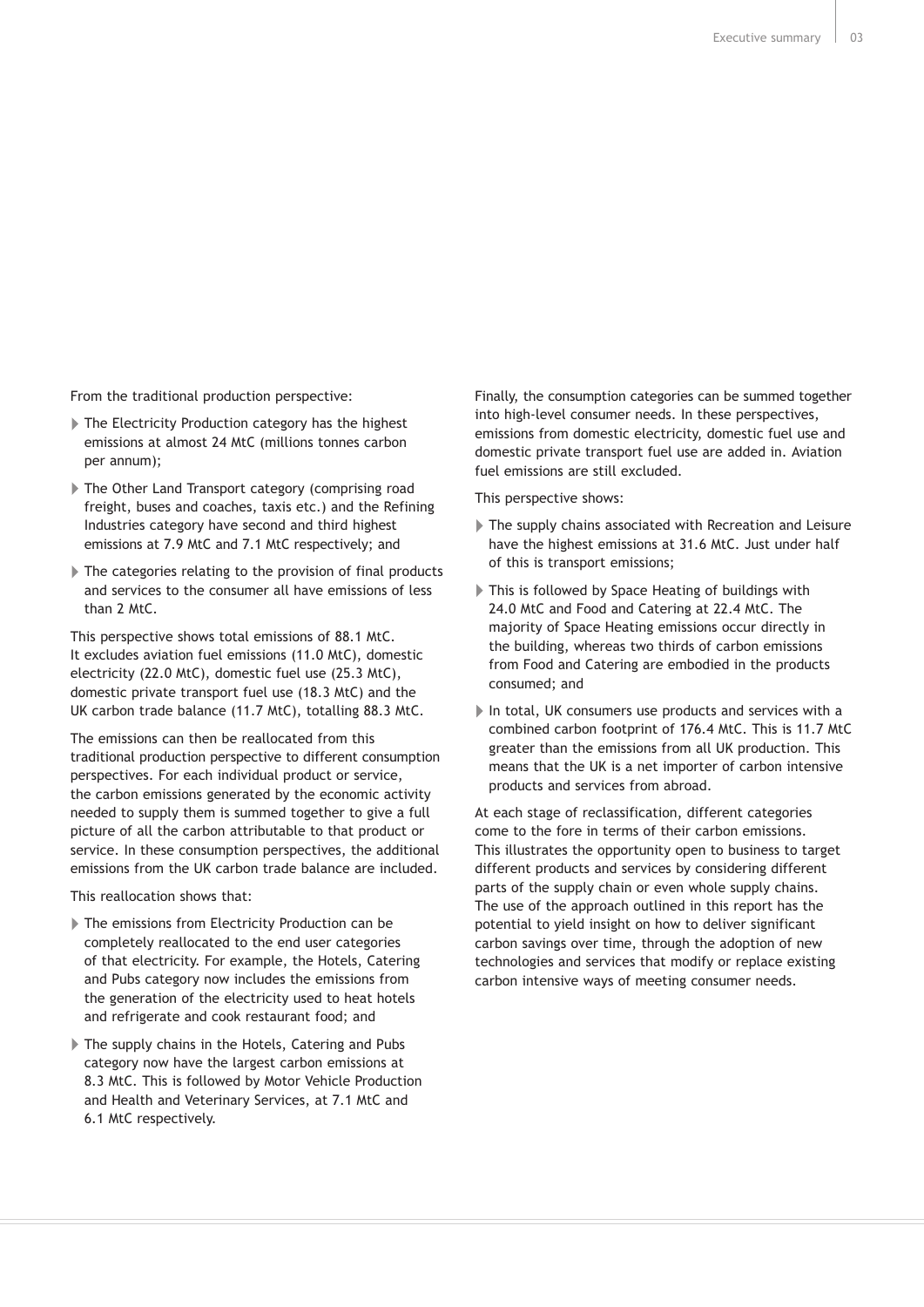# 1 Introduction

The mitigation of climate change requires fundamental changes over time to the way that business delivers products and services to the end consumer. The level of the challenge is reflected in the target set by Government to reduce carbon emissions in the UK by 60% from 1990 levels by 2050, as set out in the 2003 Energy White Paper.



Historically, efforts to reduce carbon emissions have mainly focused on emissions from more energy intensive industry. Greater business engagement in the issue of climate change through regulation and incentives and the growth of the service-based economy have reduced the carbon intensity of UK business.

Many products and services generate greater emissions from their use than the emissions created during their production. Examples include:

- Motor vehicles: Where emissions from the production of the vehicle and drilling and refining of the fuel are smaller than the emissions from driving the vehicle over its lifetime; and
- Clothing: Where emissions from the manufacture of clothing, washing machines and detergent are smaller than from the electricity used in washing, drying and ironing the clothes in their lifetime.

In addition, the rate of increase in consumption of a number of consumer products has exceeded improvements in upstream energy efficiency. This has resulted in an overall increase in carbon emissions from the associated supply chains.

Broadly speaking, four stages of evolution can be identified in the way that business can reduce carbon emissions over time and realise associated financial benefits:

**Stage 1: Energy Efficiency —** this focuses efforts on reducing energy-related emissions in a tactical way in company buildings or sites. For further details see www.thecarbontrust.co.uk/energy

**Stage 2: Carbon Management —** this prioritises emission reduction efforts across all directly controlled emission sources and adds a strategic dimension to increase understanding of the business risks and opportunities associated with climate change and the transition to a low carbon economy. For further details see www.thecarbontrust.co.uk/carbonmanagement

**Stage 3: Supply Chain —** this optimises opportunities to reduce emissions and improve financial performance through analysis of life-cycle carbon impacts and costs from raw materials to product disposal across the whole supply chain; and

**Stage 4: Product Replacement —** this focuses on designing appropriate products and services to fulfil consumer needs in a much less carbon-intensive manner and hence capture the business opportunities associated with the shift to a low carbon economy.

Stages 1 and 2 are being addressed by a variety of interventions across business, including a suite of products offered by The Carbon Trust. The achievement of the UK's carbon reduction targets will however require much deeper cuts in emissions over time, so there is also a need to consider approaches across stages 3 and 4.

In short, to meet the 2050 target business needs to develop innovative strategies which challenge the way in which consumer needs are satisfied and which move beyond incremental improvements in process efficiency.

To develop this new approach, the Carbon Trust commissioned Enviros Consulting and the Centre for Environmental Strategy at the University of Surrey to provide an analytical framework and supporting evidence base. This report describes the results of that work and provides the basis for a strategic discussion across a range of government and business stakeholders.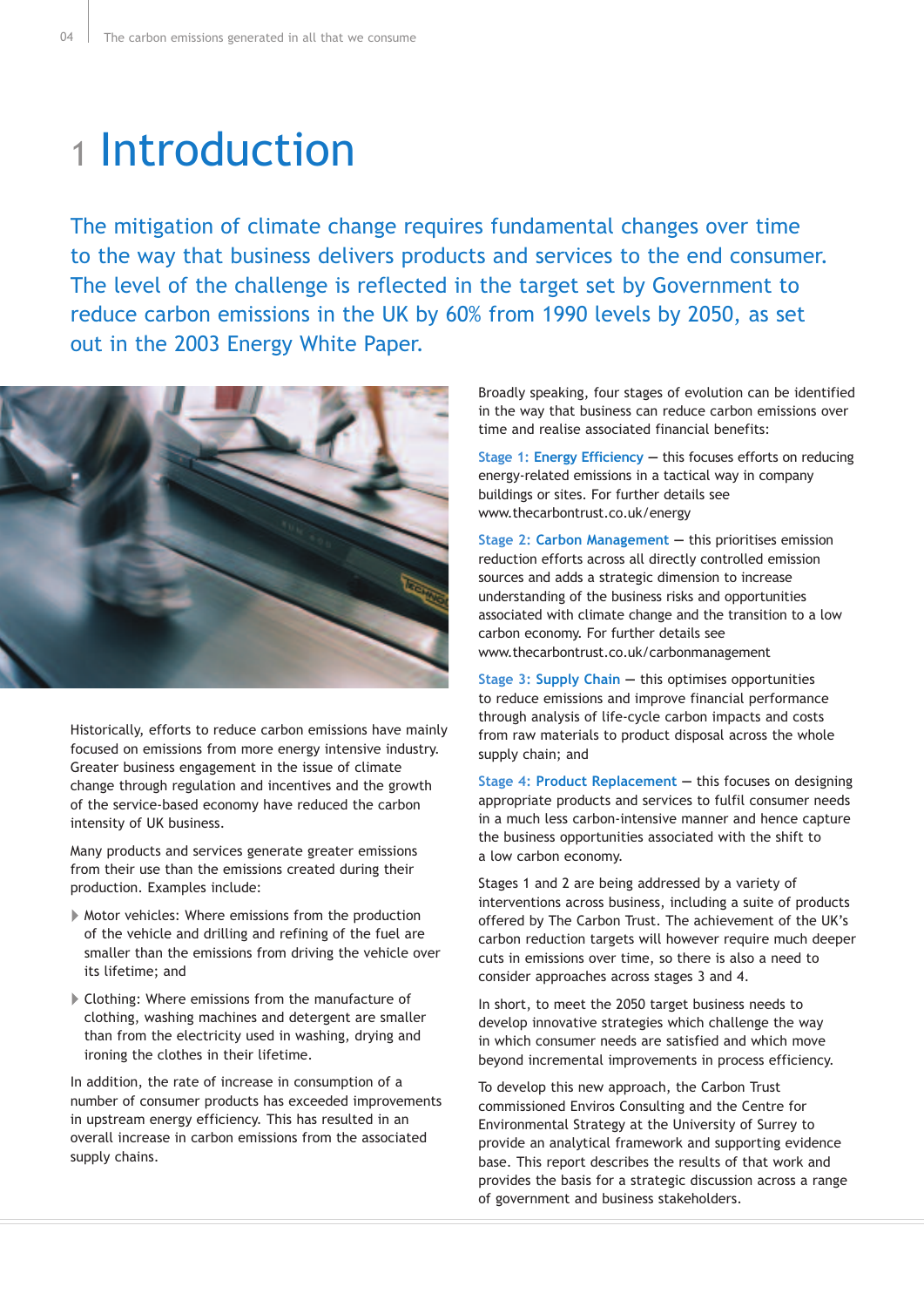## **1.1 Context and objectives**

The premise of this study is that the driver of carbon emissions in the UK economy lies ultimately with the satisfaction of consumer needs and desires. Or to be more precise, that the consumer demand for products and services is what drives the production processes that consume energy resources and emit carbon.

From a production perspective, categories such as Electricity Production and Iron and Steel are amongst the most carbon-intensive in the economy. From a consumer demand perspective, however, electricity and iron and steel are not consumed directly but are 'primary inputs' in the satisfaction of a wide variety of consumer needs. Figure 1 shows a consumption chain for television sets. The chain illustrates how the satisfaction of a consumer need drives the use of primary inputs and so is ultimately driving the associated carbon emissions.

The overall aim of this study was to develop an approach to allocate carbon emissions across the supply chain to consumer products and services, in such a way that the level of carbon emissions attributable to each is scaled according to the consumer demand for that particular product and service. This includes all the 'upstream' and 'downstream' carbon induced in the economy in the provision of that product or service. In doing this, all UK carbon emissions can be recast from the perspective of production to the perspective of consumption.

The intention was to move as high up the consumption chain as possible in order to identify the most carbon intensive consumer needs as well as those products and services which have the highest carbon impacts throughout their life cycle. The ranking of products and services according to life cycle carbon emissions can then be used to prioritise areas where further carbon reductions could be achieved.



#### *Figure 1: Consumption chain for television sets*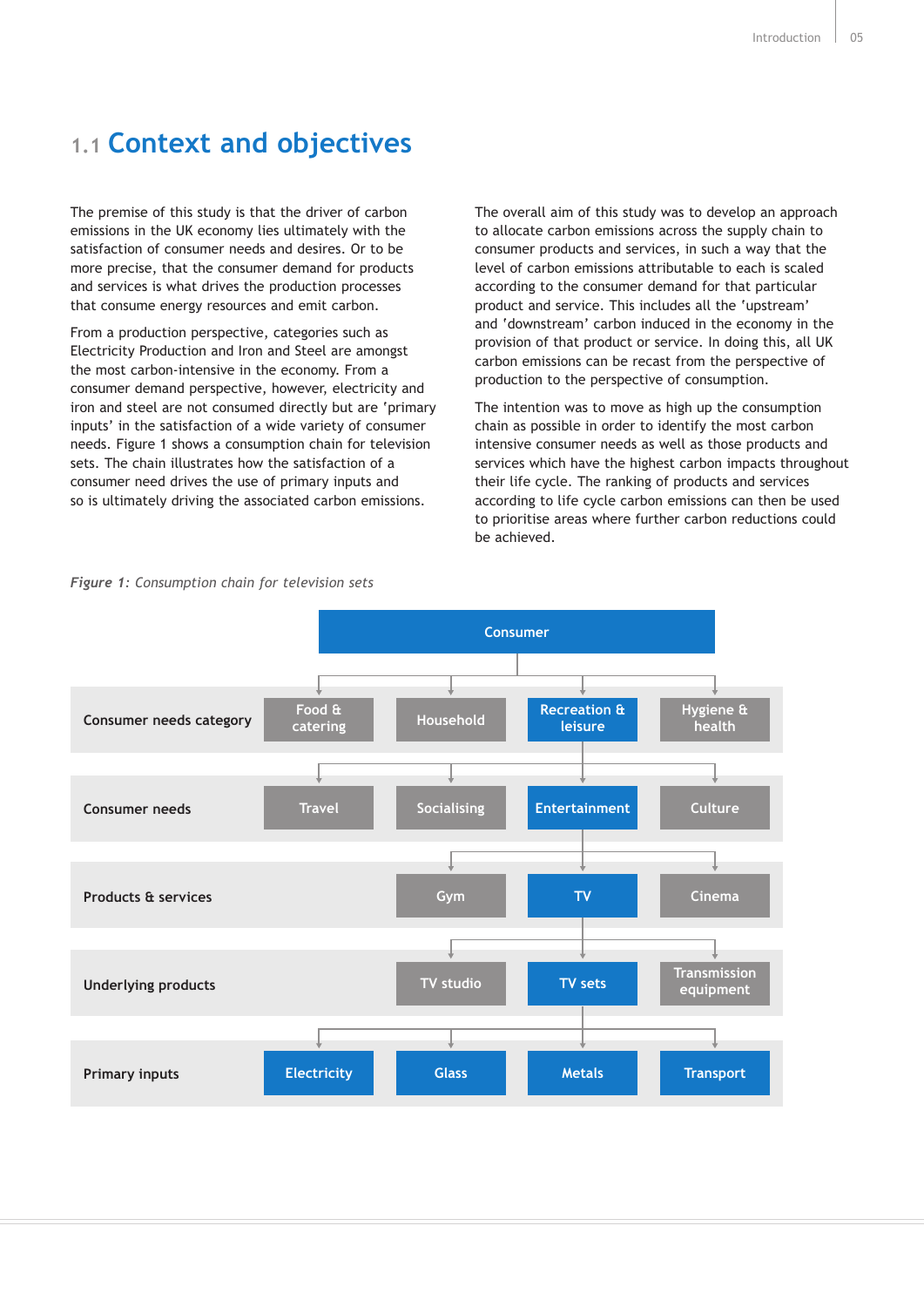## **1.2 Methodology**

The methodology employed in the project builds on an input-output accounting model developed at the Centre for Environmental Strategy at the University of Surrey. The model is based on the work of Wassily Leontieff<sup>2</sup> and later developments of this framework to account for international trade<sup>3</sup>.

#### **Production perspective**

The first stage is to categorise emissions using a traditional production perspective. The production-based model uses the 1992 Standard Industrial Classification to define 122 industrial commodity categories. The volume and type of fossil fuel used by each category is taken from the 2002 UK Environmental Accounts in the National Accounts compiled by the Office for National Statistics (ONS). The data are mapped against each individual category to give volume and type of fossil fuel used by each category.

Different fuel types emit different levels of carbon when burned. The 1996 revised IPCC carbon coefficients describe the relationship between the type of fuel burned and associated carbon emissions. For each category, the IPPC coefficients are used to translate the volume and type of fuel burned into carbon dioxide emissions for that category<sup>4</sup>.

The carbon dioxide emissions from burning fossil fuels are then translated into carbon emissions. These are summed together to give the total carbon emissions for each category. It is these emissions that are presented in this report.



#### **Consumption perspective**

The consumption model uses the most recent 1995 UK Input-Output Analytical Tables<sup>5</sup> based on 122 industrial commodity categories to construct a two-region model incorporating trade between the UK and the rest of the world. The input-output model is used here as it allows emissions to be easily reclassified from one category to another. Ultimately, this allows the supply chain emissions for final consumer products and services to be built up. For example, in the production of TV sets, the emissions to generate the electricity used in the TV component manufacture are reclassified from the Electricity Production category into the Electrical Goods category.

Again, the volume and type of fossil fuel used by each category, taken from the ONS 2002 UK Environmental Accounts, is mapped against each of the 122 categories. The 1996 revised IPCC carbon coefficients are again used to translate the volume and type of fuel burned into carbon emissions for each category.

Ultimately, however, it is the consumer demand for final products and services that drives carbon emissions. The input-output model allows all the carbon 'induced' directly and indirectly in the production of a product or service to be reclassified against each product and service type. In this perspective, emissions are scaled according to:

1) The level of demand for each product or service; and

2) The carbon intensity of producing all the upstream inputs required to deliver the product or service to consumers.

<sup>2</sup> Leontieff, W., Input-Output Economics, Oxford University Press, New York, 1966.

<sup>3</sup> Proops, J., Faber, M. and Wagenhals, G., Reducing CO<sub>2</sub> emissions - a comparative input-output study for Germany and the UK, Springer-Verlag, Germany, 1993; Papathanasopoulou, E., and Jackson, T., Testing Dematerialisation and International Pollution Coefficients, International Society for Industrial Ecology (ISIE) Conference, Ann Arbor, Michigan 2003; Jackson, T and Papathanasopoulou, E., Material Implications of Household Consumption — with reference to UK expenditure patterns 1968–2000, ISIE Conference, Montreal, Canada 2004; Jackson, T., Papathanasopoulou, E. and Bradley, P., Attributing UK carbon emissions to functional consumer needs: methodology and pilot results, RESOLVE working paper V1/0601, University of Surrey, 2006.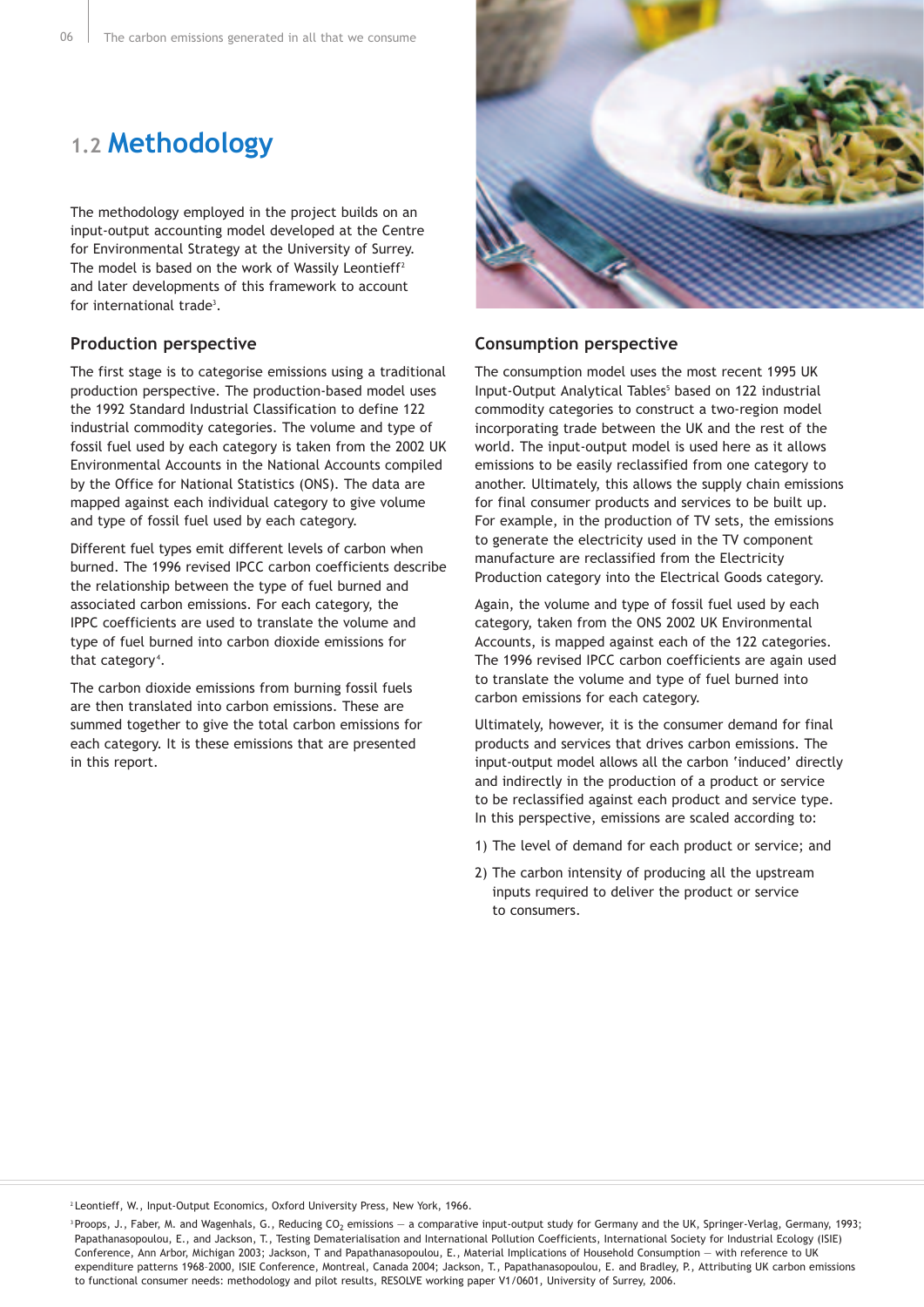This approach gets closer to assessing the carbon implications of different consumer needs.

Geography is also a key consideration. Traditional production-based carbon accounting methodologies tend to calculate carbon emissions on the basis of production outputs within geographical boundaries. Emissions are calculated on the basis of all the carbon associated with, for example, UK-based (or sometimes UK-owned) production facilities.

From a consumer demand perspective, however, it is more appropriate to investigate the carbon attributable to the demand for products and services from UK consumers, irrespective of where those products and services were produced. The input-output model uses two regions to adjust the emissions from each category to take this into account. This is illustrated in Figure 2.

The model splits emissions generated within the UK into two: those that are from the supply chain of products and services for the UK consumer (light blue) and those that are for consumption overseas (grey). Because the ultimate goal is to look at emissions from the perspective of UK consumption, the emissions associated with the overseas exports are removed. This leaves the emissions from products and services that are both UK produced and UK consumed.

For consistency, emissions from products and services which are produced overseas but are consumed by UK consumers are added in. This complete consumption picture now includes emissions from all products and services consumed in the UK, regardless of where the emissions were generated.

A key assumption in the model is that products and services imported from abroad are assumed to have the same carbon footprint as those produced in the UK. In practice there will be some differences but these have not been accounted for in the study. Intuitively, differences will be largely due to differences in electricity generation technologies, process fuel mix, levels of automated production and different modes of transport used in the exporting countries.





<sup>5</sup> Office for National Statistics 2002. UK Input-Output Analytical Tables, 1995. London HMSO.

<sup>4</sup> This report only considers the energy-related carbon dioxide emissions (counted in millions of tonnes of carbon per annum) associated with each product and service category. It omits non-energy related CO<sub>2</sub> emissions and also other greenhouse gas emissions such as methane and nitrous oxide. Office for National Statistics. 2004 United Kingdom Input-Output Analyses, 2004 edition. London, HMSO.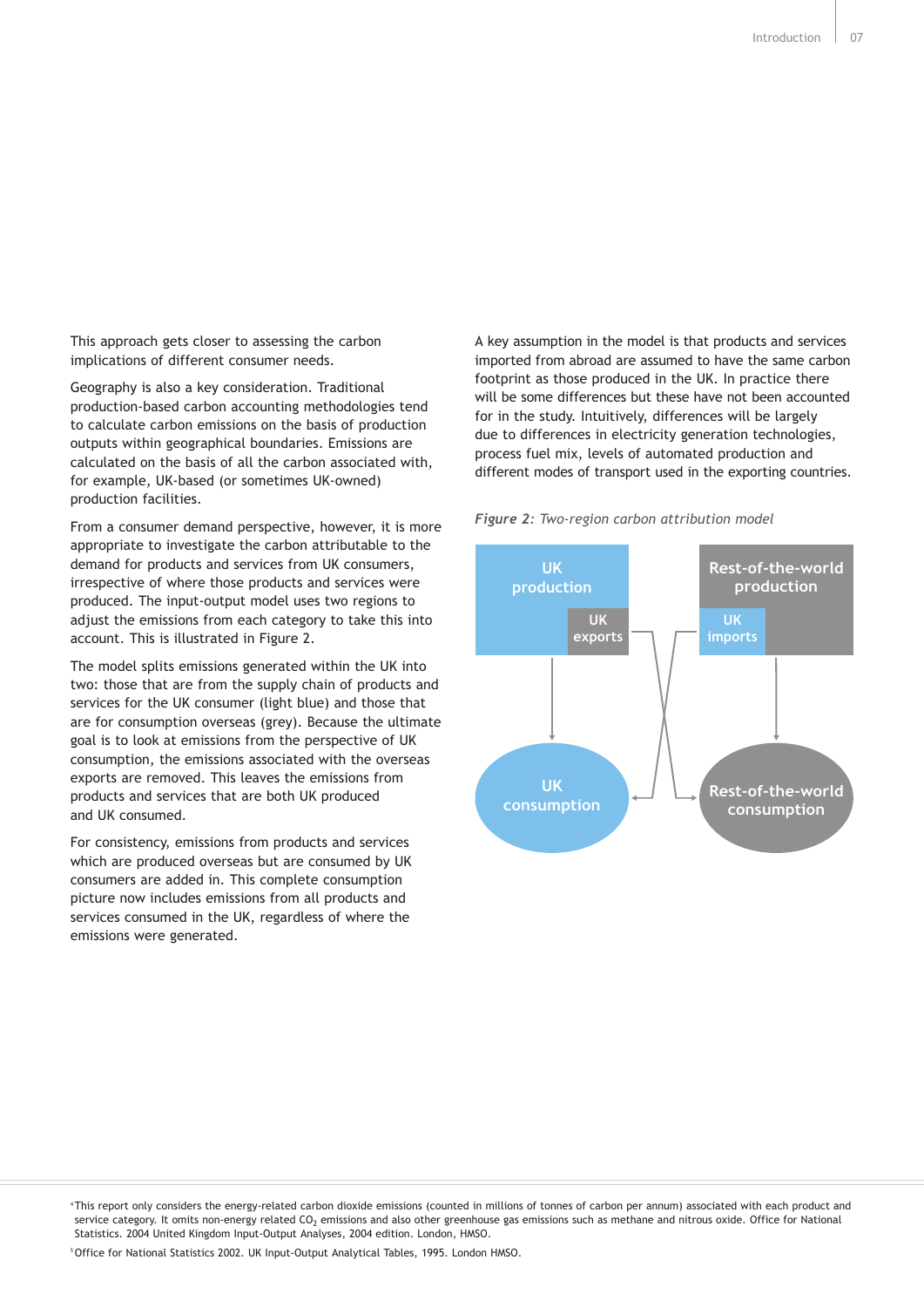# 2 Carbon accounts

In the course of this study, the model has been used to prepare six distinct sets of carbon accounts. Each new account builds on the outputs from the previous account to translate from a production perspective to a consumption perspective where all emissions are reclassified against different consumer needs:

#### **A. Production-based Account**

A conventional breakdown of UK production including UK exports and excluding UK imports;

#### **B. Consumption-based Account**

Showing carbon emissions attributed to final demand for products and services, including emissions from imports and excluding exports;

#### **C. Consumption-based Account with Fixed-capital Reallocated**

Showing the reallocation of carbon emissions from buildings and other supply chain infrastructure to product and service categories;

#### **D. Consumption-based Account with Fixed-capital and Distribution Reallocated**

Showing the reallocation of emissions from wholesale, retail and motor vehicle distribution categories to final product and service categories. The reallocated emissions are mainly from electricity and fuel use in retail stores, warehouses and transport emissions. The distribution categories exclude aviation fuel emissions as described opposite;

#### **E. Domestic Functional Use Account**

Showing the reallocation of emissions to different consumer expenditure categories such as Space Heating, Private Transport and Household Appliances; and

#### **F. High-level Consumer Needs Account**

Showing the reallocation of emissions to high-level consumer needs such as Food and Catering, Recreation and Leisure, and Hygiene and Health.

The accounts show the step by step process to reallocate carbon emissions from the conventional production perspective to the different consumer needs perspectives. This is equivalent to the build-up from primary inputs through products and services to consumer needs as shown in the consumption chain in Figure 1.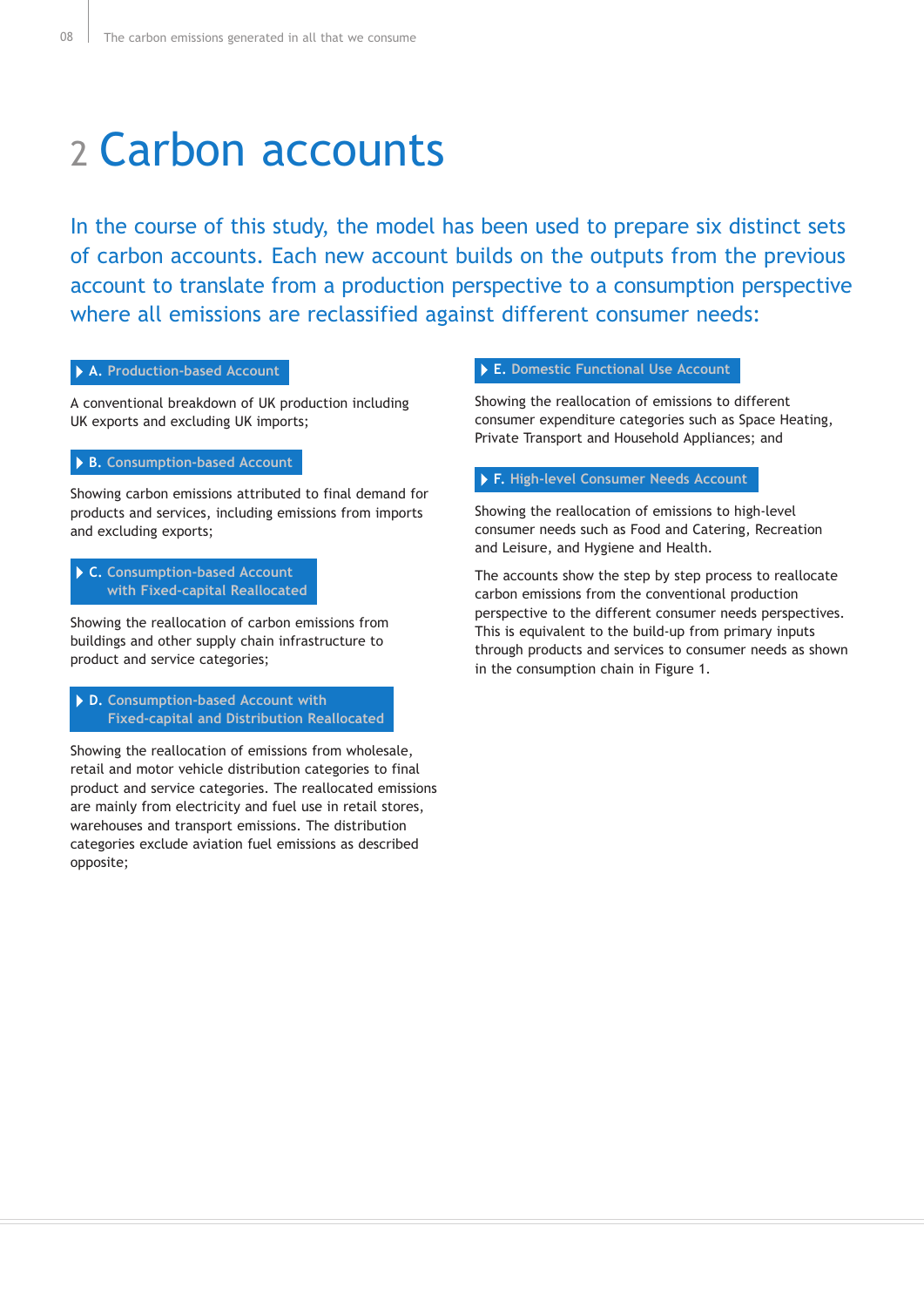

### **Transport**

The treatment of transport is complicated by two factors:

- Complexity in establishing the boundaries for aviation fuel emissions and water transport (e.g. shipping) emissions because both categories traverse international borders. Conventional UK accounts tend to include only emissions from UK companies; and
- The UK National Travel Survey excludes overseas travel patterns. It is, therefore, difficult to allocate international aviation fuel emissions to high-level consumer needs. This report does not attempt to complete this reallocation.

To deal with this complexity and to make the results as meaningful as possible, the following approaches have been taken (in all cases, data from ONS 2002 UK Environmental Accounts are used):

| <b>Emission type</b>                                                                         | Approach taken                                                                                                                                                                                                               |
|----------------------------------------------------------------------------------------------|------------------------------------------------------------------------------------------------------------------------------------------------------------------------------------------------------------------------------|
| Domestic private<br>transport emissions                                                      | Excluded from Accounts A to D<br>but included in Accounts E and F                                                                                                                                                            |
| <b>Water transport</b><br>(shipping)<br>emissions                                            | Included throughout<br>Domestic water transport<br>emissions included<br>International water transport<br>emissions included where they<br>relate to inbound imports of<br>products and services for the<br>UK consumer      |
| <b>Aviation fuel</b><br>emissions                                                            | Excluded from Accounts A to F<br>but included in the final<br>reconciliation of consumption<br>and production in section 2.3<br>Domestic and international<br>emissions from fuel used by<br>UK-registered airlines included |
| Rail transport                                                                               | Included throughout                                                                                                                                                                                                          |
| Other land<br>transport<br>(comprising road<br>freight, buses<br>and coaches,<br>taxis etc.) | Included throughout                                                                                                                                                                                                          |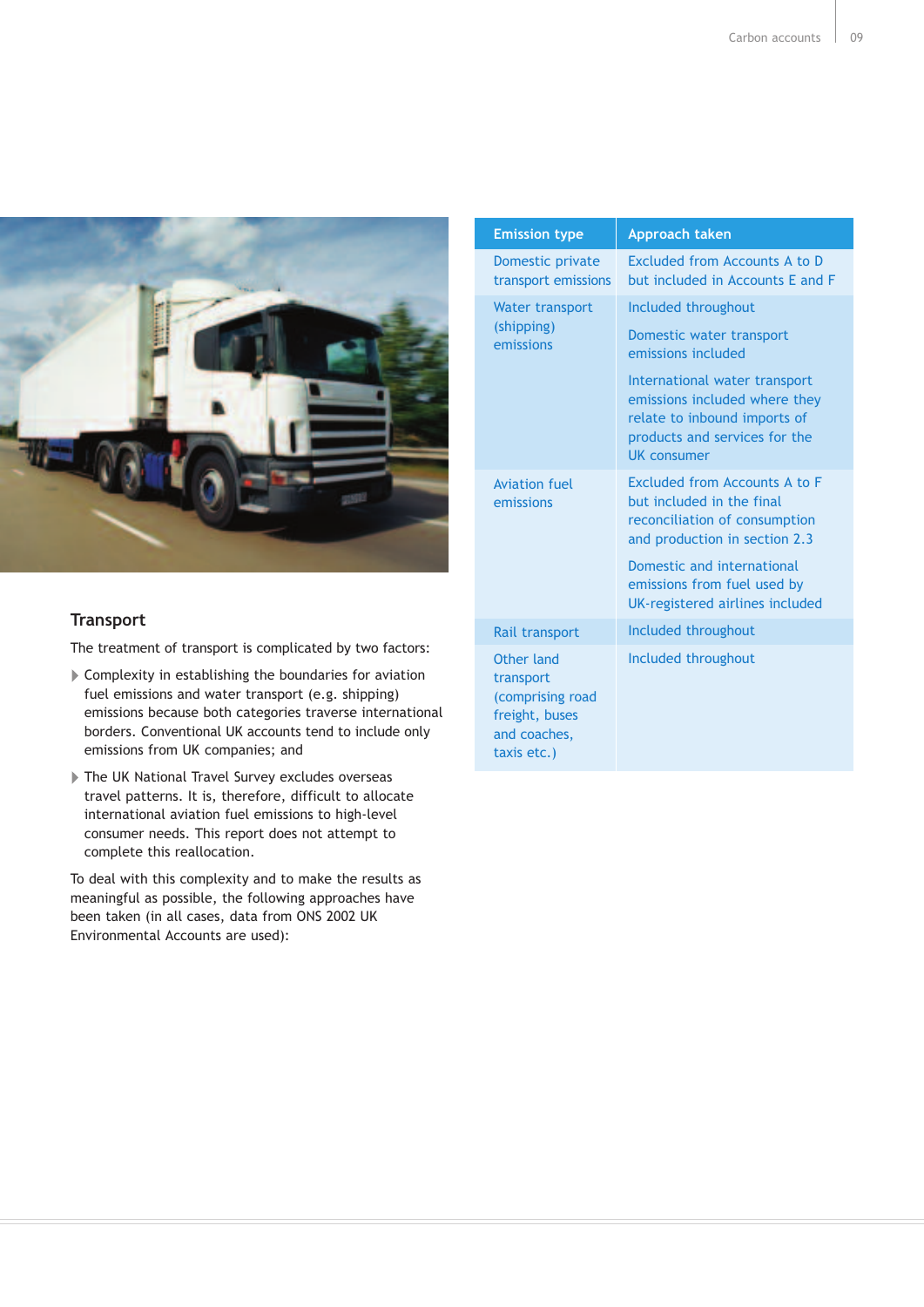## **2.1 Production and consumption accounts**

Accounts A to D illustrate the reallocation of carbon from a production to a consumption perspective. Each set of accounts are described in the following sections. The accounts have been colour coded to group categories according to the following types:

#### **Mainly final products**

Products provided to the end consumer by the private sector such as motor vehicles, alcoholic beverages, soaps and toiletries

#### **Mainly commercial services**

Services provided to the end consumer by the private sector such as hotels, restaurants and telecoms

#### **Mainly public services**

Services provided to the end consumer by the government such as health, education and social work services

#### **Mainly intermediate products**

Primary and manufacturing outputs which are used as inputs in the manufacture of final products and the provision of final services to the end consumer. Examples include steel, fertilisers and chemicals

#### **Distribution and transport**

Distribution encompasses the infrastructure to provide products and services to the end consumer such as retail stores, warehouses and vehicle dealerships. Details of the specific treatment of each transport type are described in section 2

#### **Delivered fuels, utilities and agriculture** Electricity, gas and other fuel generation and distribution along with water and waste services and agriculture

The colour coding emphasises the shift that occurs as the analysis moves from production to consumption. Final products and services are coloured dark blue, red and orange. They can be seen to move up the scale as we move from Account A through to Account D, as intermediate products, distribution and delivered fuels, utilities and agriculture are allocated to the final product and service categories.

It is important to note that Accounts A to D exclude emissions directly from households such as emissions from delivered fuels, emissions from generation of domestic electricity and private transport fuel emissions. These are treated separately in the Domestic Functional Use Account (Account E) and High-level Consumer Needs Account (Account F).

For presentational purposes, only the top 25 emitting categories are presented here. Some of the 1992 Standard Industrial Classification categories have been renamed to aid clarity.

### **A. Production-based Account**

Chart A shows the conventional production-based view of carbon emissions, measured in million tonnes of carbon per annum (MtC).

This account includes UK emissions associated with the production of exports but excludes the emissions associated with the production of imports for UK consumers.

This account illustrates the following:

- The single biggest emitting category is Electricity Production. The total for the category amounts to almost 24 MtC which is nearly three times the amount of the second highest category;
- The Other Land Transport category (comprising road freight, buses and coaches, taxis etc.) and the Refining Industries category have second and third highest emissions at 7.9 MtC and 7.1 MtC respectively; and
- Water Transport is the fourth biggest source of carbon at 5.8 MtC. This can be explained by the reliance on water transport for the international shipment of most primary and intermediary products; and
- Oil and Gas Extraction and the primary manufacturing categories also show large emissions, specifically iron and steel as well as other intermediary products such as, fertilisers, chemicals, plastics, paper and wood; and
- The categories relating to the provision of final products and services to the consumer all have emissions of less than 2 MtC.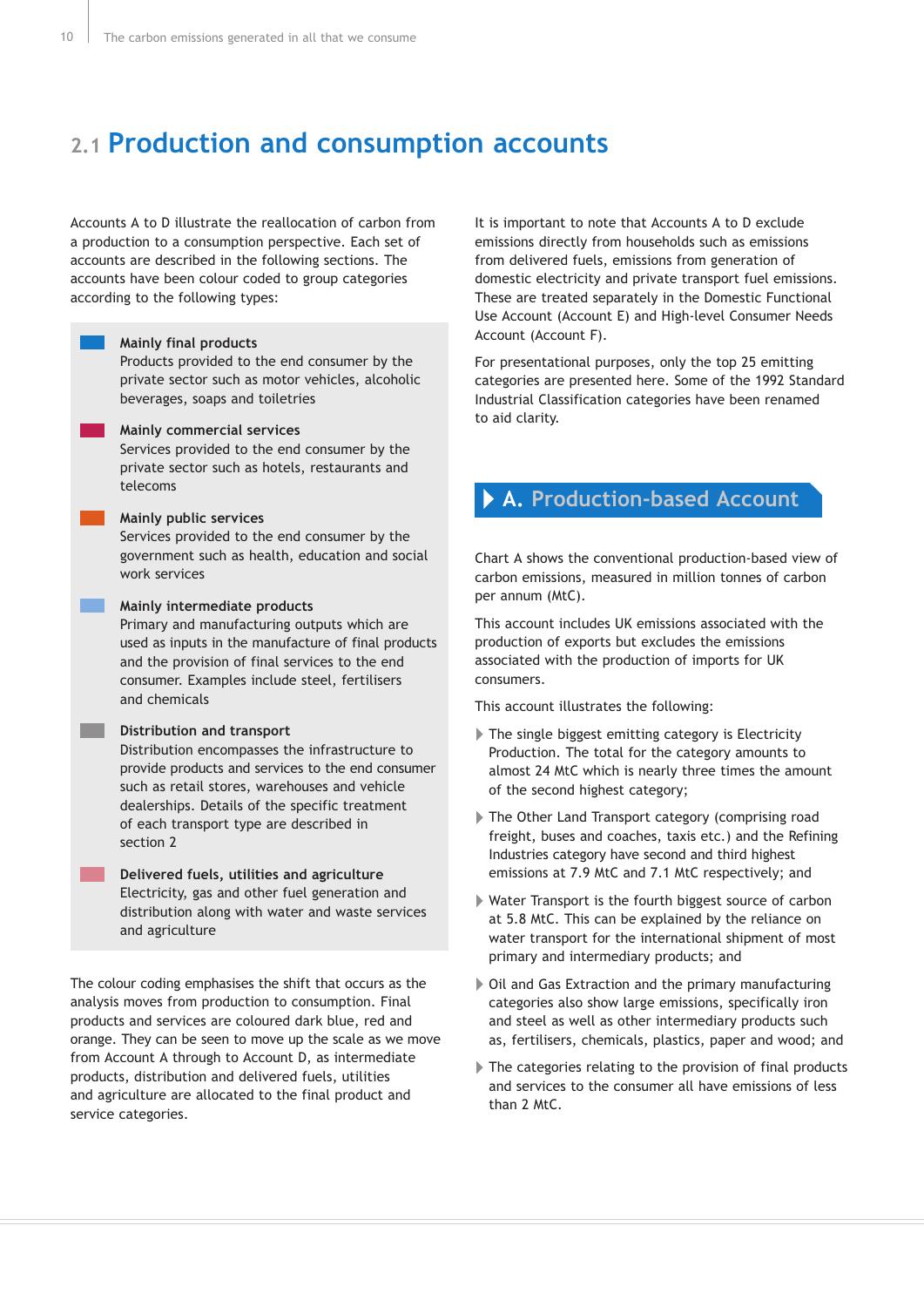



Source: UK Carbon Attribution Model, Centre for Environmental Strategy, University of Surrey, 2005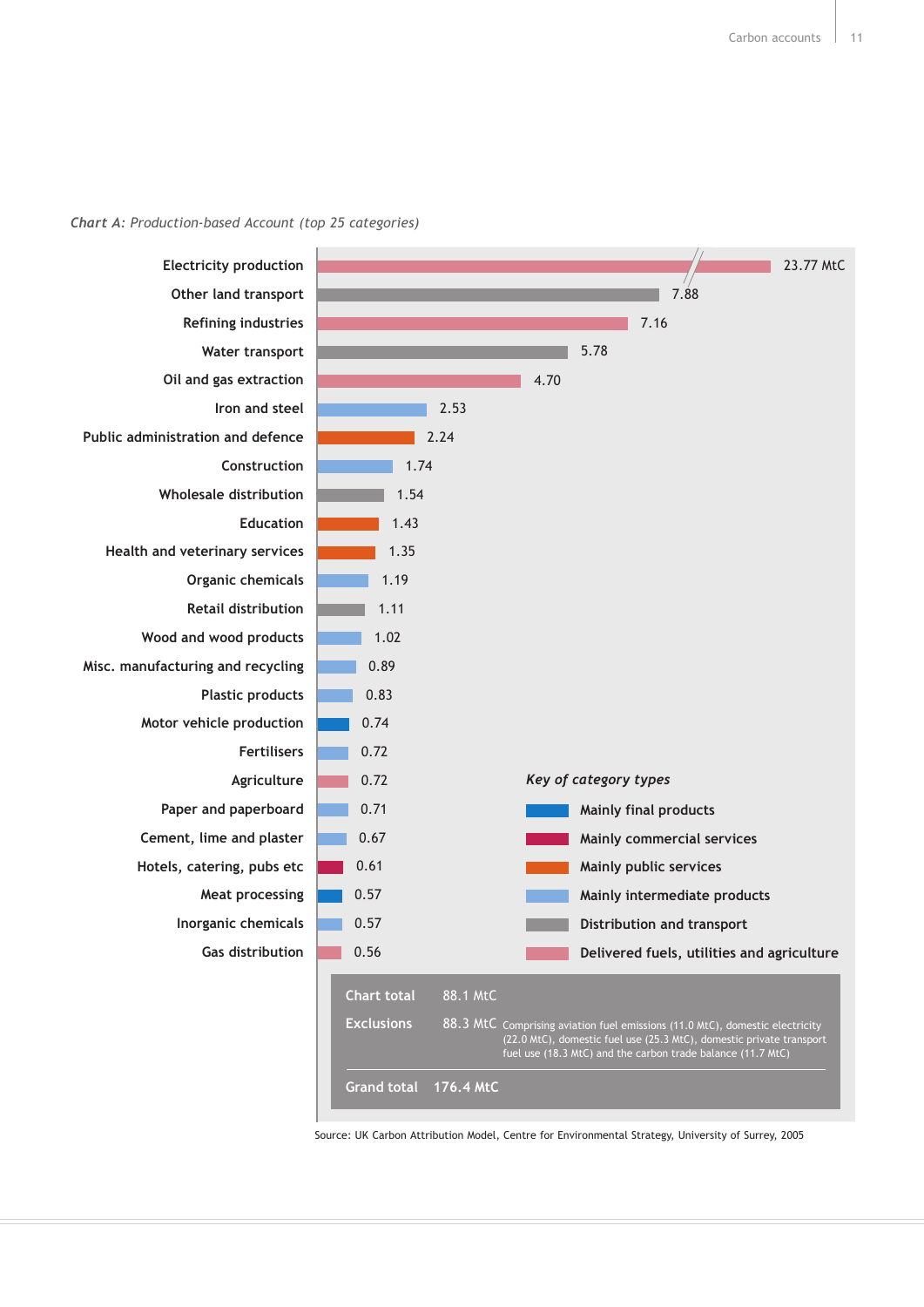### **B. Consumption-based Account**

Chart B illustrates the impact of attributing carbon emissions to categories of final demand. The model has now allocated to each product and service category all the carbon 'induced' directly and indirectly both in the UK and overseas as a result of the demand for that product or service in the UK.

For example, carbon emissions associated with the Electricity Production category and Iron and Steel category have been reallocated to other categories further down the supply chain.

This account now includes emissions from UK imports and excludes emissions from UK exports.

This analysis of Account B illustrates that:

- Primary manufacturing categories are no longer significant in their own right, as emissions from those categories have been reallocated to final product and service categories;
- The highest carbon emissions are now associated with the Construction category. This is driven by the high carbon footprint of building materials;
- Many of the service categories have moved up the scale, especially the Distribution categories, Hotels and Catering, and Health and Veterinary services categories. This can be explained mainly by the significant infrastructure and space heating needs of these categories; and
- Motor Vehicle Production is the highest "final product" category. This reflects the size of the industry and the scale of carbon intensive materials and intermediate products used in vehicle manufacturing.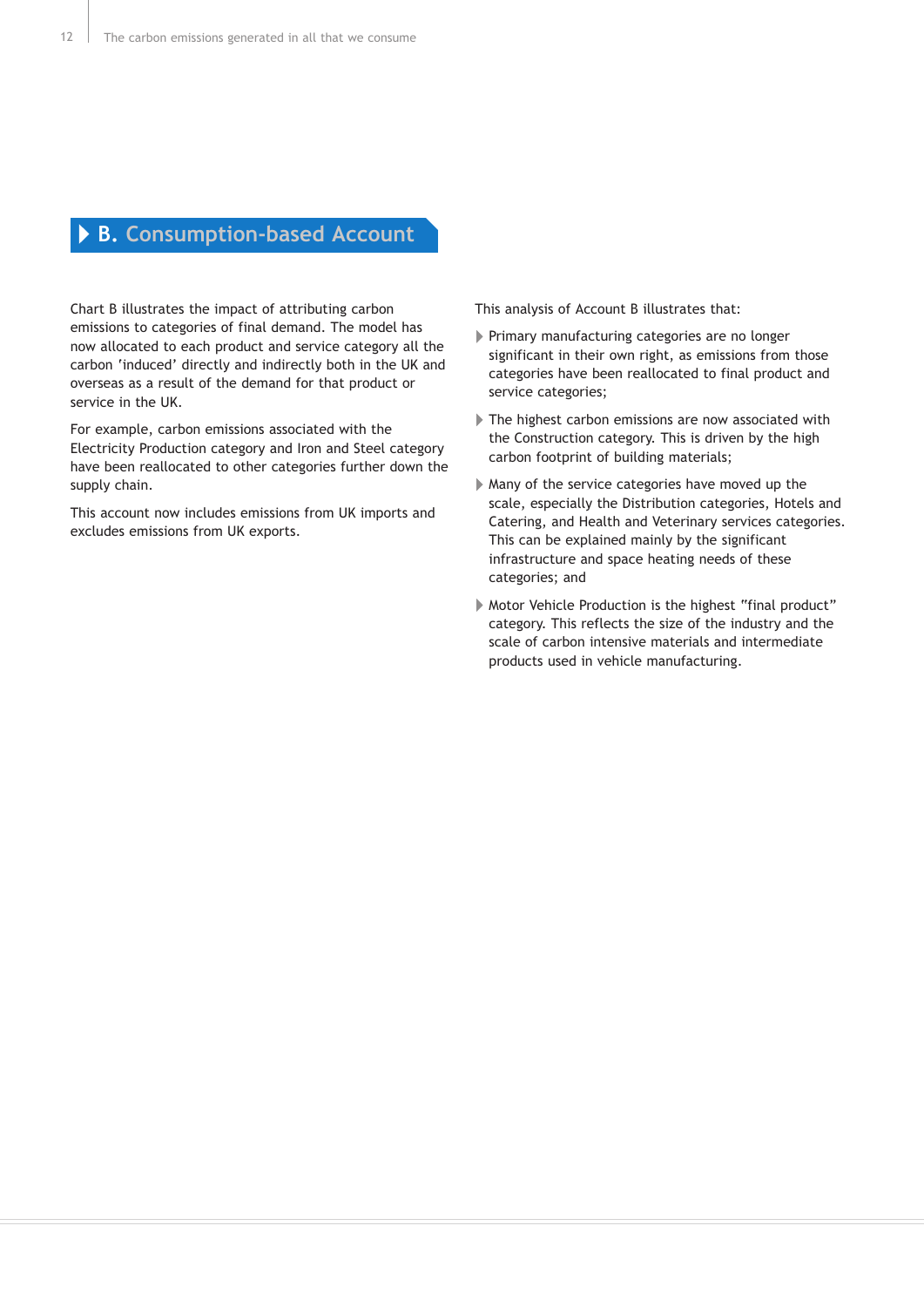



Source: UK Carbon Attribution Model, Centre for Environmental Strategy, University of Surrey, 2005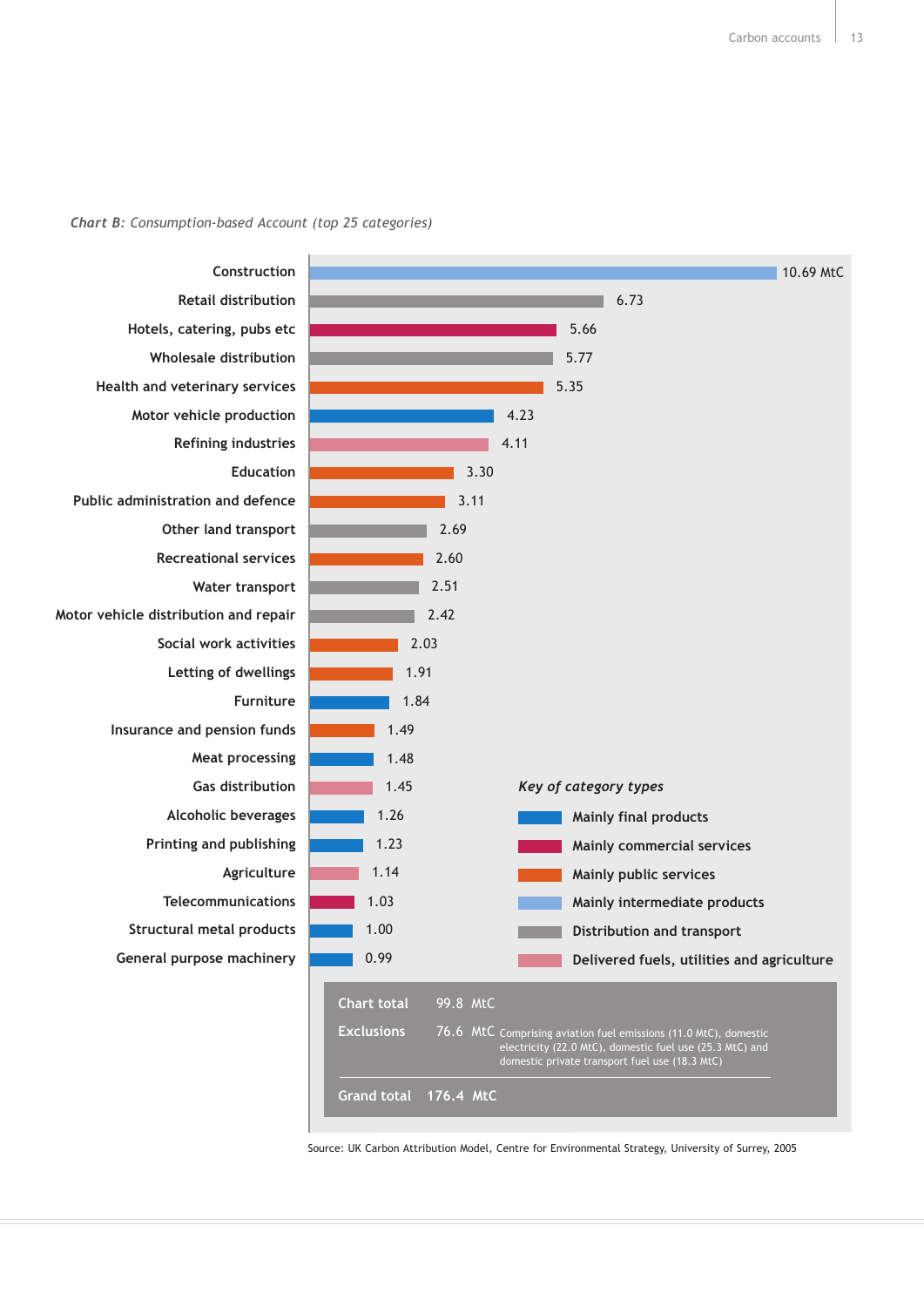### **C. Consumption-based Account with Fixed-capital Reallocated**

Total UK consumption, as shown in Account B, can be split into three groups:

- Private expenditure (for household consumption);
- Public expenditure (for public services etc.); and
- Fixed capital investment.

Fixed capital investment is required to support current and future consumption activities across the first two groups. This investment is typically in construction and refurbishment of buildings, plant, equipment or other capital assets. As such, it is instrumental in the creation of products and services delivered to the end consumer (either as products and services from the private sector or as services from the government).

Fixed capital investment expenditure is made in the Construction category, and makes up a portion of Motor Vehicles, Water Transport and Furniture categories. In essence, the outputs from these categories relate to the fixed capital investment in other categories. Carbon emissions from these fixed capital investments can be reallocated as part of the process to reallocate all the supply chain emissions to the product and service categories that they support.

In this account, fixed capital investment data are taken from the ONS 2002 Blue Book National Accounts. The emissions from fixed capital investment amounts calculated in Account B are then allocated against each of the 122 production categories. The emissions associated with fixed capital investment from each production category are then reclassified into the consumption categories in a process similar to that in Account B. This gives a measure of the effect of the emissions from fixed capital investment in the supply chain on the final products and services.

This account provides the following insights:

- The construction category now occupies a much lower place in the rank order since most of its outputs are directed towards fixed capital investment in other categories;
- Similar to Account B, the distribution categories maintain a high position on the chart along with Motor Vehicle Production and a variety of service categories which demand significant infrastructure;
- In the main, service categories (red and orange) and distribution and transport (grey) dominate the top ranking places in the chart; and
- Intermediate product categories (light blue) no longer appear in the top 25 as their emissions have now been reallocated elsewhere.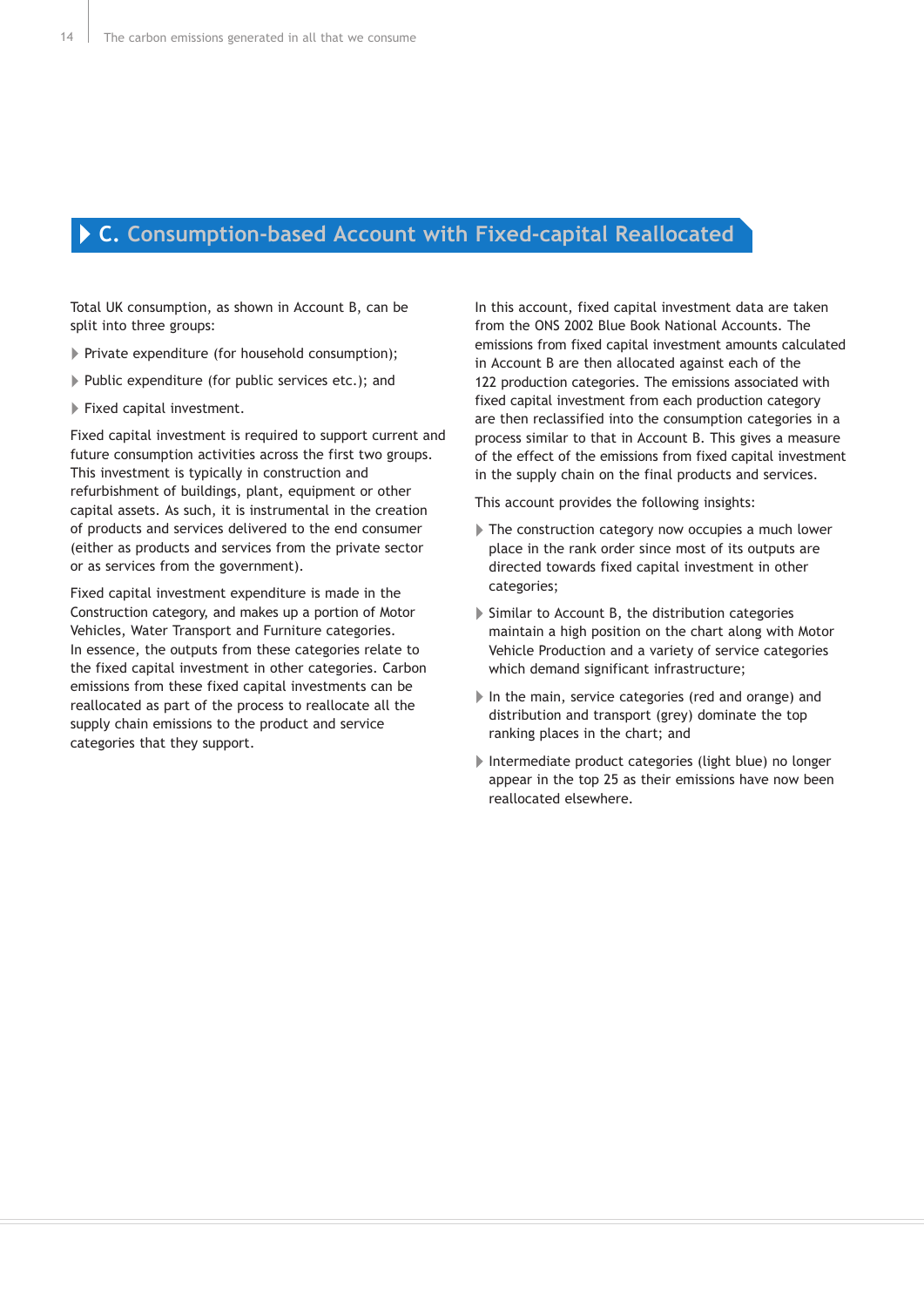

#### *Chart C: Consumption-based Account with Fixed-capital Reallocated (top 25 categories)*

Source: UK Carbon Attribution Model, Centre for Environmental Strategy, University of Surrey, 2005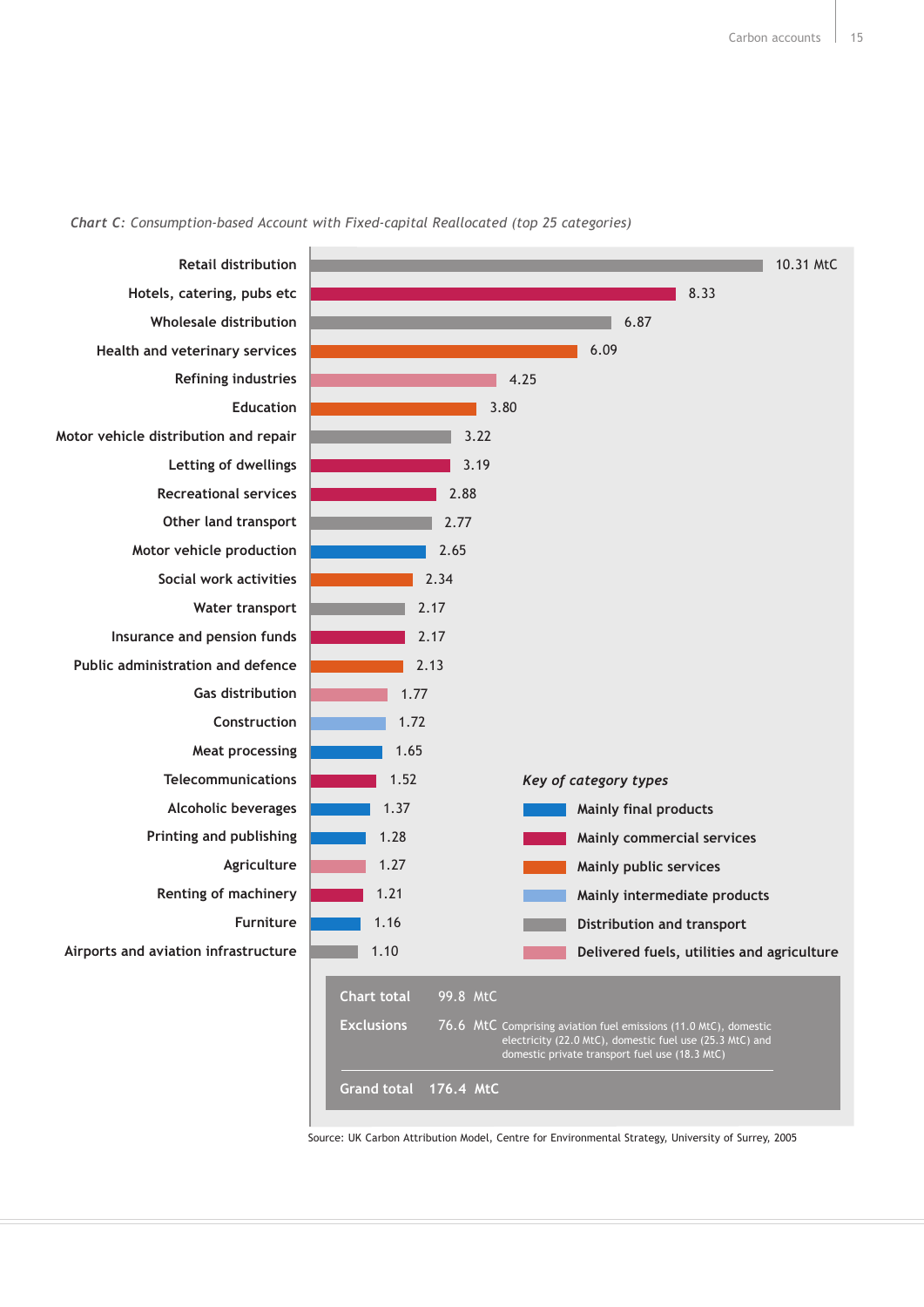### **D. Consumption-based Account with Fixed-capital and Distribution Reallocated**

There are three significant distribution categories: retail distribution, wholesale distribution and motor vehicle distribution. Account C shows that the carbon associated with each of the three categories is large. Indeed, retail distribution is the largest category in Account C once fixed capital investment is reallocated.

The distribution categories in Account C cover:

- The carbon emissions from the fixed investment in buildings and other infrastructure in the distribution categories;
- The variable emissions, mainly from electricity and fuel use in those buildings; and
- The fuel emissions associated with distributing goods around the economy.

From a functional use perspective, the distribution categories deliver the final products and services to consumers. It makes sense, therefore, to reallocate the carbon associated with the distribution categories to their associated product and service categories.

In this account, the carbon associated with the three distribution categories is allocated to product and service categories on a pro-rata basis using the distribution and retail margins data reported in the 2002 UK Final Consumer Expenditure Accounts from ONS. The carbon emissions from the distribution categories are reallocated across all the other categories in proportion to the reported distribution margins.

The results of the reallocation are shown in Chart D. The following conclusions are clear:

The Retail, Wholesale and Motor Vehicle Distribution categories no longer appear as they have been reallocated to the final product and service categories. Most other categories are left unchanged;

- ▶ Hotels, Catering, Pubs etc is now the largest category with emissions of 8.3 MtC;
- The Motor Vehicle Production category shows an increase to 7.1 MtC because Motor Vehicle Distribution emissions are now allocated to this category; and
- The Refining Industries category shows a slight increase to 4.5 MtC now that the emissions from distributing fuel products have been reallocated to this category.

### **Summary of Accounts A to D**

Through the process of defining consumption categories and then reallocating the carbon emissions associated with fixed capital formation and distribution, the model progressively calculates emissions embodied in the delivery of final goods and services, rather than primary manufacturing, distribution or investment categories.

The reallocation of emissions from intermediate inputs to consumption outputs is illustrated by the changes in colour-coded categories from A to D.

In the Production-based Account (Account A), the highest emitting categories are mainly primary resource extraction and processing (pink) or primary manufacturing categories (light blue).

In Account D, carbon is allocated mainly to categories which deliver final products (dark blue) and services (red and orange) directly to consumers. This reallocation reflects the progressive attempt to attribute carbon on the basis of the consumer demand for final products and services.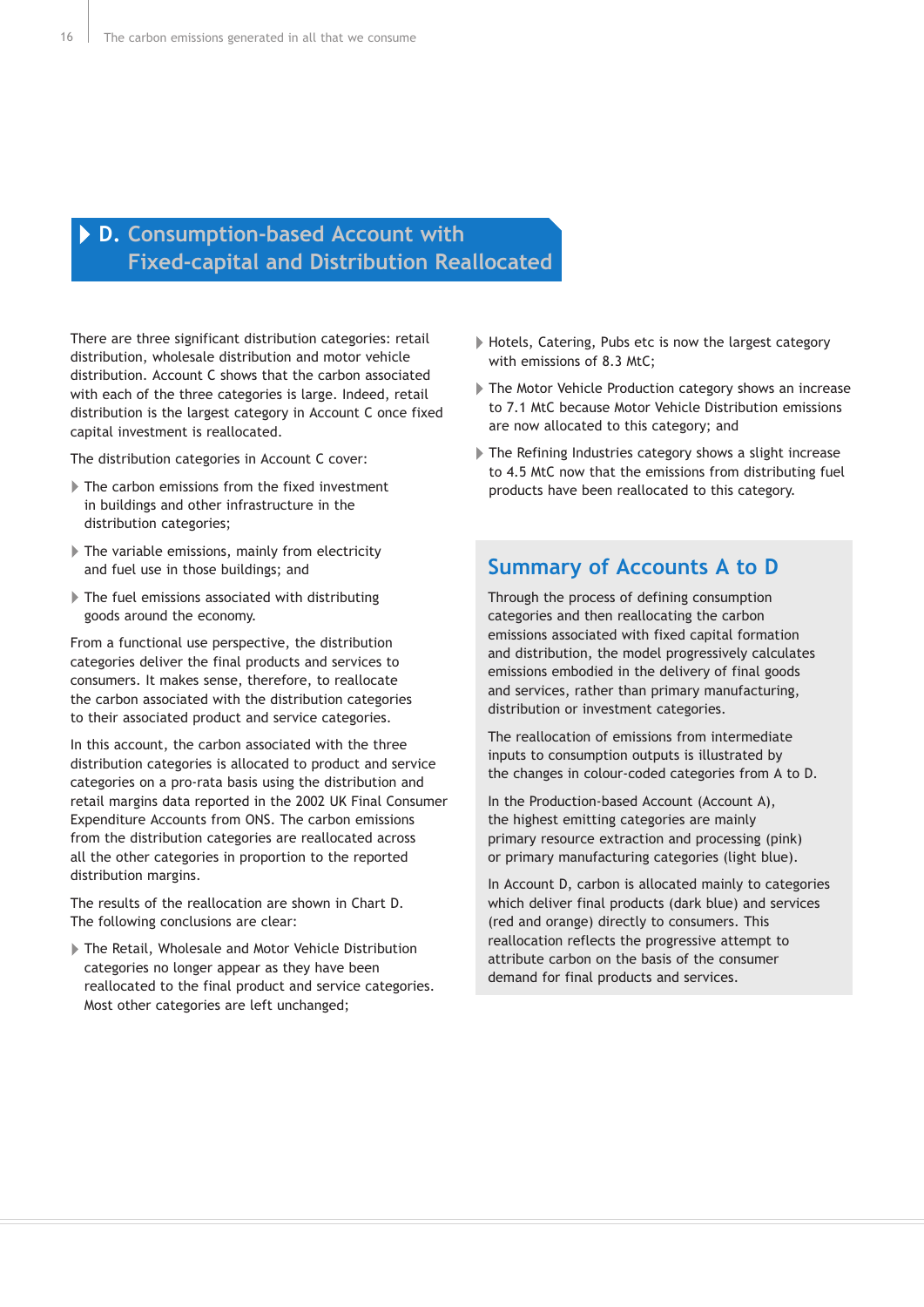

#### *Chart D: Consumption-based Account with Fixed-capital and Distribution Reallocated (top 25 categories)*

Source: UK Carbon Attribution Model, Centre for Environmental Strategy, University of Surrey, 2005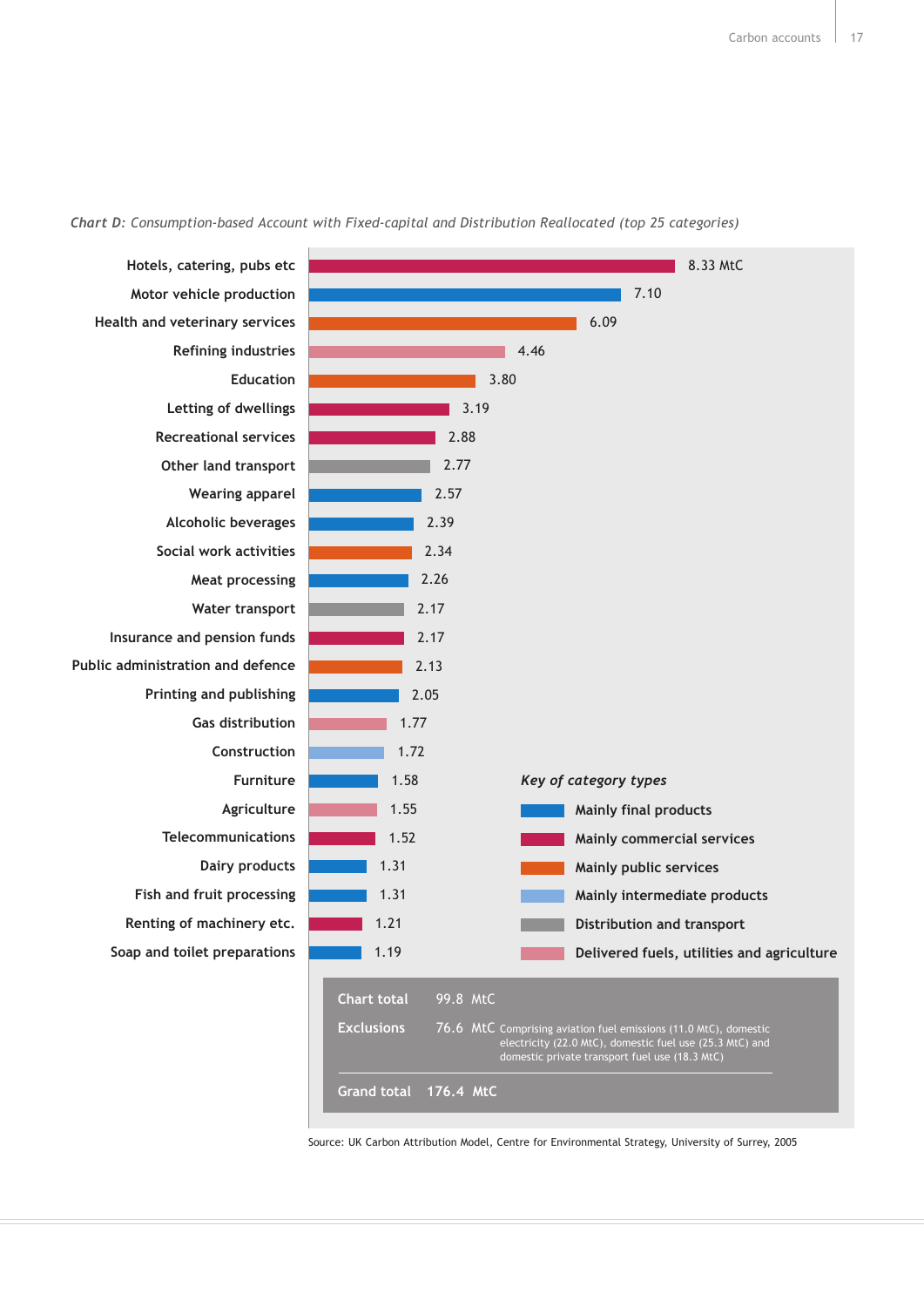## **2.2 Functional use and consumer needs**

The ultimate goal of products and services delivered to the consumer is to meet a variety of consumer needs, such as food and catering, space heating and recreation and leisure.

The reallocation from the consumption categories in Account D to consumer needs is a two-stage process:

- Firstly, a reallocation of emissions from the categories in Account D to domestic functional use categories. This is shown in Account E; and
- Secondly, a reallocation of the Account E categories into high-level consumer needs categories. This is shown in Account F.

To give a clearer picture of total consumption by the end consumer, these accounts include all household emissions. They include emissions from delivered fuels, from the generation of electricity used in the home and from fuel use in private transport.

The total carbon footprint in Accounts E and F amount to 165.4 MtC. Again it should be noted that aviation fuel emissions are excluded in these accounts. This figure is different from the 2002 UK production carbon footprint published in the Defra e-Digest<sup>6</sup>, primarily because of the difference between emissions from UK production and from UK consumption. A reconciliation is shown in section 2.3.

### **E. Domestic Functional Use Account**

This is the first stage of the reallocation from the consumption categories in Account D to domestic functional use categories. The functional use categories are derived using the standard classification taxonomy *Classification Of Individual Commodities by Purpose* (COICOP) produced by the UN Economic Statistics and Classifications Section. This splits overall consumer emissions into categories such as Household Appliances, Food and Non-Alcoholic Drink, and Recreation and Entertainment.

The model reallocates carbon emissions to each of these domestic functional use categories. This account also includes emissions from fuels and electricity used directly by households for space heating, water heating, lights and appliances.

The model differentiates between the different types of emissions from different stages in the supply chain. These are highlighted with different colour coding on Chart E below. The six key supply chain emission types are: electricity use, direct fossil fuel consumption, transport, utilities (water and waste services, excluding power), final products and final services.

This perspective starts to show the impacts of different consumer needs and purchasing decisions on carbon emissions across the economy. It highlights the high levels of carbon emissions from use of electricity and fuels in the home and from transport. In particular, space heating and water heating are significant sources of carbon emissions. Food and drink and recreation activities are also significant carbon emitters.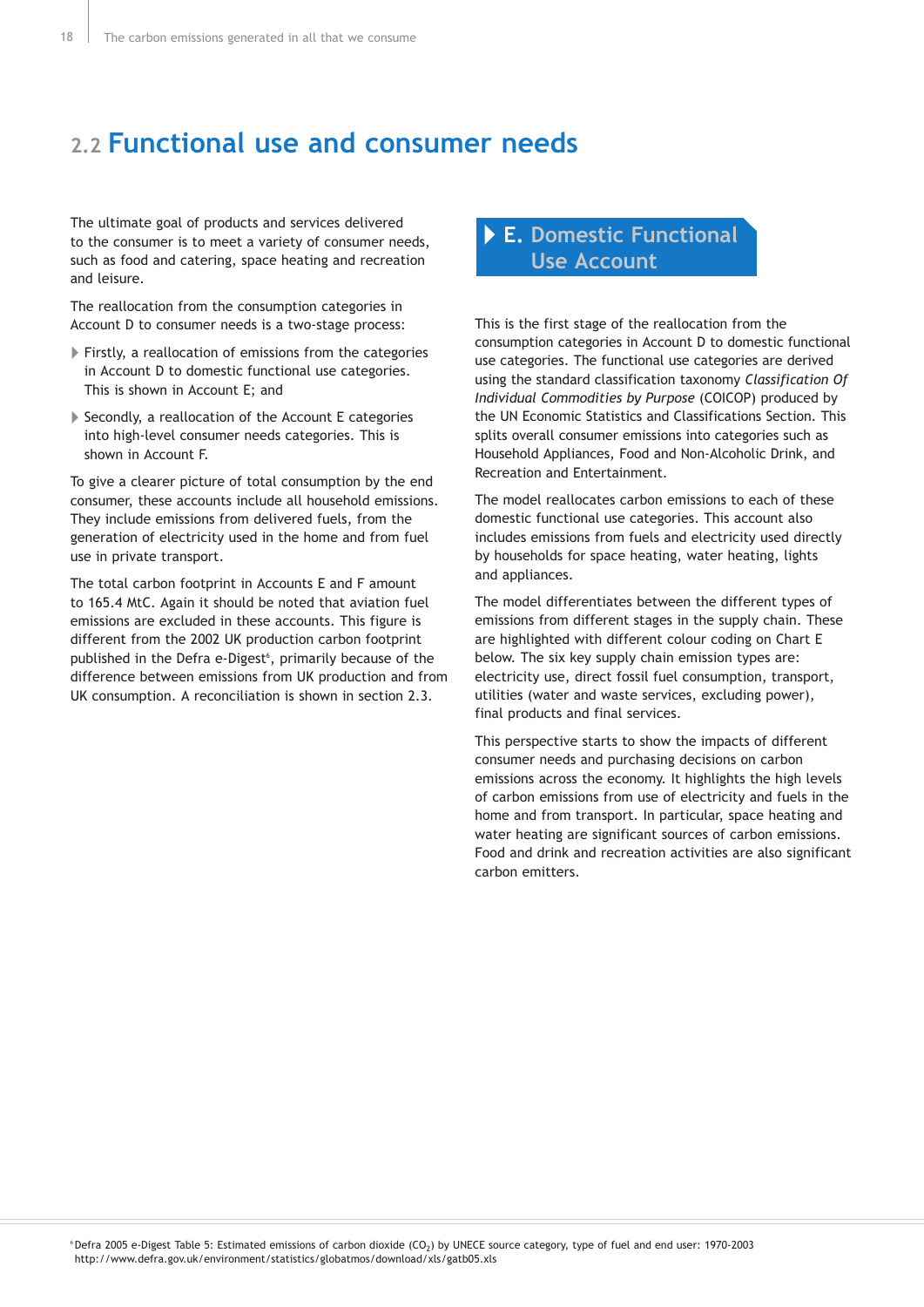#### *Chart E: Domestic Functional Use Account*



Source: UK Carbon Attribution Model, Centre for Environmental Strategy, University of Surrey, 2005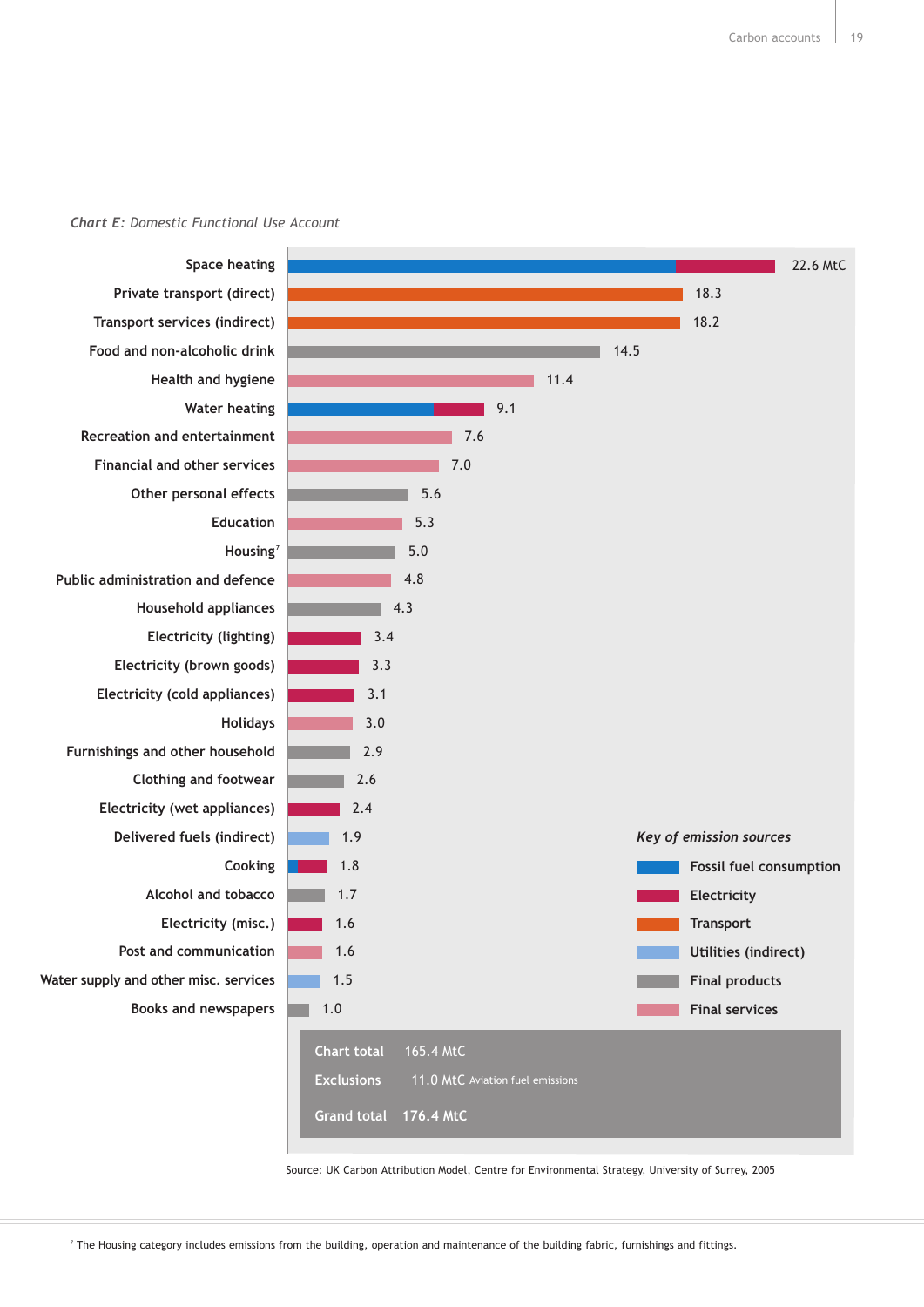### **F. High-level Consumer Needs Account**

In the final stage of the analysis, the model attributes the carbon emissions from functional use categories shown in Account E to high-level consumer needs categories. The high-level consumer needs categories describe broad areas that cover all aspects of the needs of the consumer. Categories include Food and Catering, Commuting, and Hygiene and Health. These are drawn in part from the COICOP classification, with some additional reallocation to aid presentation.

Emissions from each of the functional use categories in Account E are attributed to the high-level consumer needs categories. Some of the functional use categories span more than one consumer needs category. In those cases, carbon emissions are split across the different consumer needs categories. For example, emissions related to the use of delivered fuels in households have been reallocated across the following different consumer needs:

- Food and catering, for example in cooking and cold appliances;
- Space heating;
- Health and hygiene, for example in water heating for showers; and
- Clothing and footwear, for example in care of clothes using wet appliances.

A matrix table showing how the reallocation takes place is shown in the appendix. Direct and indirect travel-related emissions have been reallocated to functional need categories using data on travel by journey type<sup>8</sup>.

The outcome, as shown in Chart F, shows that it is possible to tie all the upstream supply chain emissions to the fulfilment of these high-level consumer needs. It is possible to say that the process of meeting these high-level consumer needs is what drives all the emissions in the economy.

Some of the underlying domestic functional use category information has been retained to allow each category to be split into direct, indirect and travel-related carbon. The chart is colour coded to illustrate this split. Travelrelated carbon emissions include both direct emissions (motor fuels) and indirect emissions (public transport and provision of motor vehicles).

Chart F can be used to draw some general conclusions:

- The total carbon emissions amount to 165.4 MtC. Again it should be noted that aviation fuel emissions are excluded. This figure is different from the 2002 UK production carbon footprint published in the Defra e-Digest<sup>9</sup>, primarily because of the difference between emissions from UK production and from UK consumption. A reconciliation is shown in section 2.3;
- The supply chains associated with recreation and leisure have the highest emissions at 31.6 MtC. Just under half of this is travel-related emissions; and
- This is followed by space heating of homes with 24.0 MtC and food and catering at 22.4 MtC. The majority of space heating emissions occur directly in the home, whereas two thirds of carbon emissions from food and catering are embodied in the products consumed.

The Household category (comprising the materials and energy required to maintain both buildings and furnishings) and Health and Hygiene category also make significant contributions. In the Household category, this is mainly due to the carbon emissions in the production of building materials. In the Health and Hygiene category direct emissions such as water heating make up a significant proportion of the emissions.

<sup>8</sup> Department for Transport 2004. National Travel Survey, London: HMSO. Available on the web at

http://www.dft.gov.uk/stellent/groups/dft\_control/documents/contentservertemplate/dft\_index.hcst?n=14133&l=4

<sup>9</sup> Defra 2005 e-Digest Table 5: Estimated emissions of carbon dioxide (CO<sub>2</sub>) by UNECE source category, type of fuel and end user: 1970-2003 http://www.defra.gov.uk/environment/statistics/globatmos/download/xls/gatb05.xls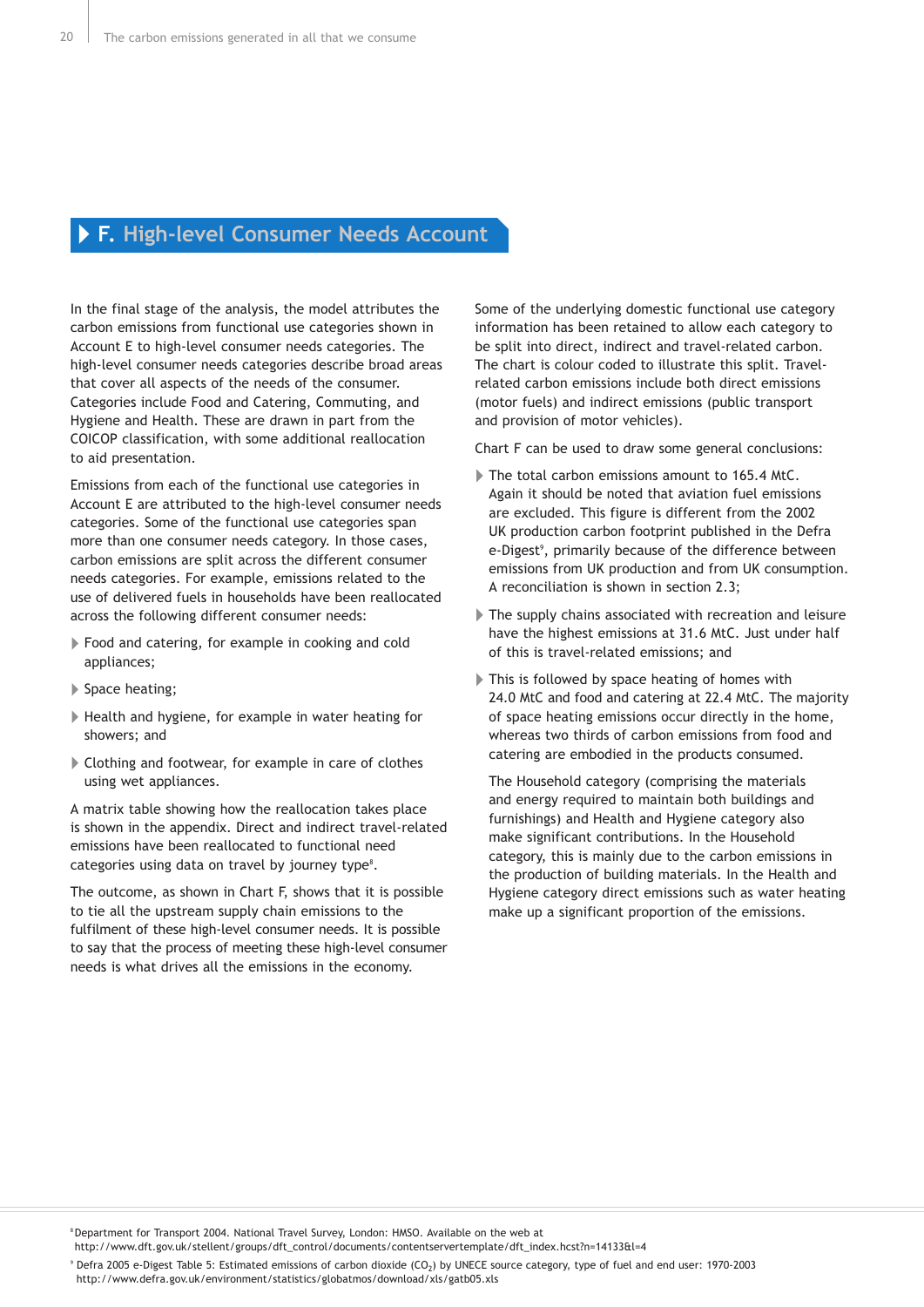

#### *Chart F: High-level Consumer Needs Account*

Source: UK Carbon Attribution Model, Centre for Environmental Strategy, University of Surrey, 2005

<sup>&</sup>lt;sup>10</sup> Direct emissions are the emissions associated with the direct consumption of (non-transport related) fossil fuels and electricity in the household. Indirect emissions include the emissions embodied in other goods and services, including energy required to produce the goods and services and the emissions from space heating and lighting by the service and government sectors. Travel-related emissions include emissions from transport fuels and the indirect emissions embodied in transport goods and services.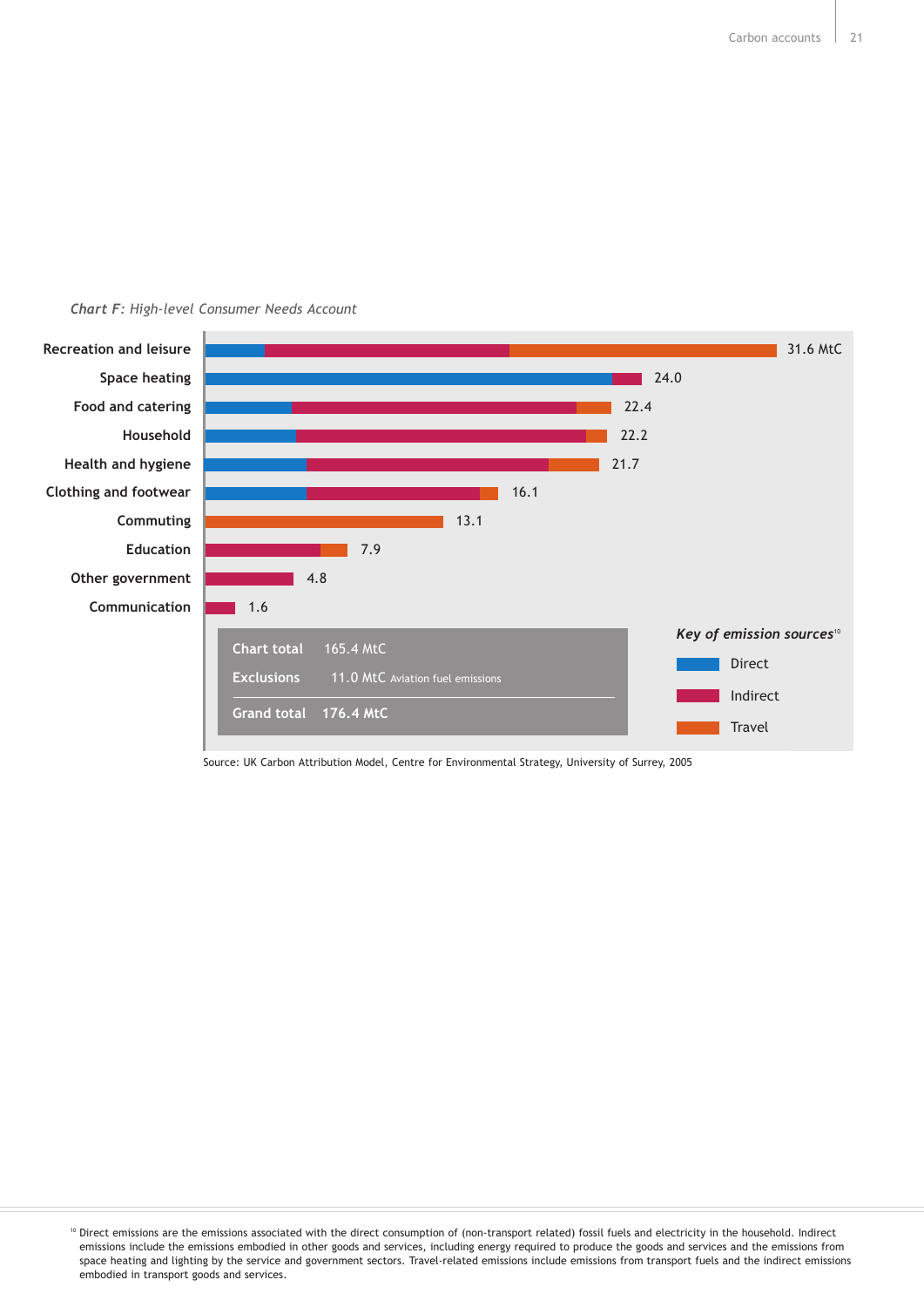## **2.3 Reconciliation of production and consumption**

Accounts E and F show that UK consumption emissions are 165.4 MtC. Throughout the analysis, emissions from aviation fuel use (estimated at 11.0 MtC from UK Environmental Accounts energy data) have been excluded. Adding these in gives total carbon emissions from UK consumption of 176.4 MtC.

This figure shows a difference of 27.4 MtC from the 149.0 MtC 2002 UK carbon footprint published in the Defra e-Digest<sup>11</sup>. This difference is due to:

- The Defra figures exclude emissions from all aviation fuel use of 11.0 MtC;
- The Defra figures assume lower water transport emissions of 1.0 MtC against 5.8 MtC in these accounts; and
- The Defra figures are based on UK production whereas this analysis estimates the carbon emissions attributable to UK consumption. The remaining difference of 11.7 MtC is the estimated carbon "trade balance". In essence, the positive difference between the carbon footprint of UK imports versus UK exports.

An interesting result here is that the carbon associated with UK imports from abroad is greater than the carbon associated with UK exports. This is likely to be direct result of the development of the UK as a service-based economy. Primary and manufacturing industries, which are typically more carbon intensive than service industries, have been relocated overseas. This relocation has not materially affected consumer demand for those carbon intensive products and services so they are now simply imported from abroad. Given this trend, the carbon trade balance is not as large as may have been expected. The carbon trade balance of 11.7 MtC represents approximately 7% of the total consumption Account of 176.4 MtC. This may be an underestimate of the carbon trade effect due to the assumption of similar economic and resource structure in the importing countries.





#### *Chart G: Production versus consumption: Reconciliation with Defra*

Source: UK Carbon Attribution Model, Centre for Environmental Strategy, University of Surrey, 2005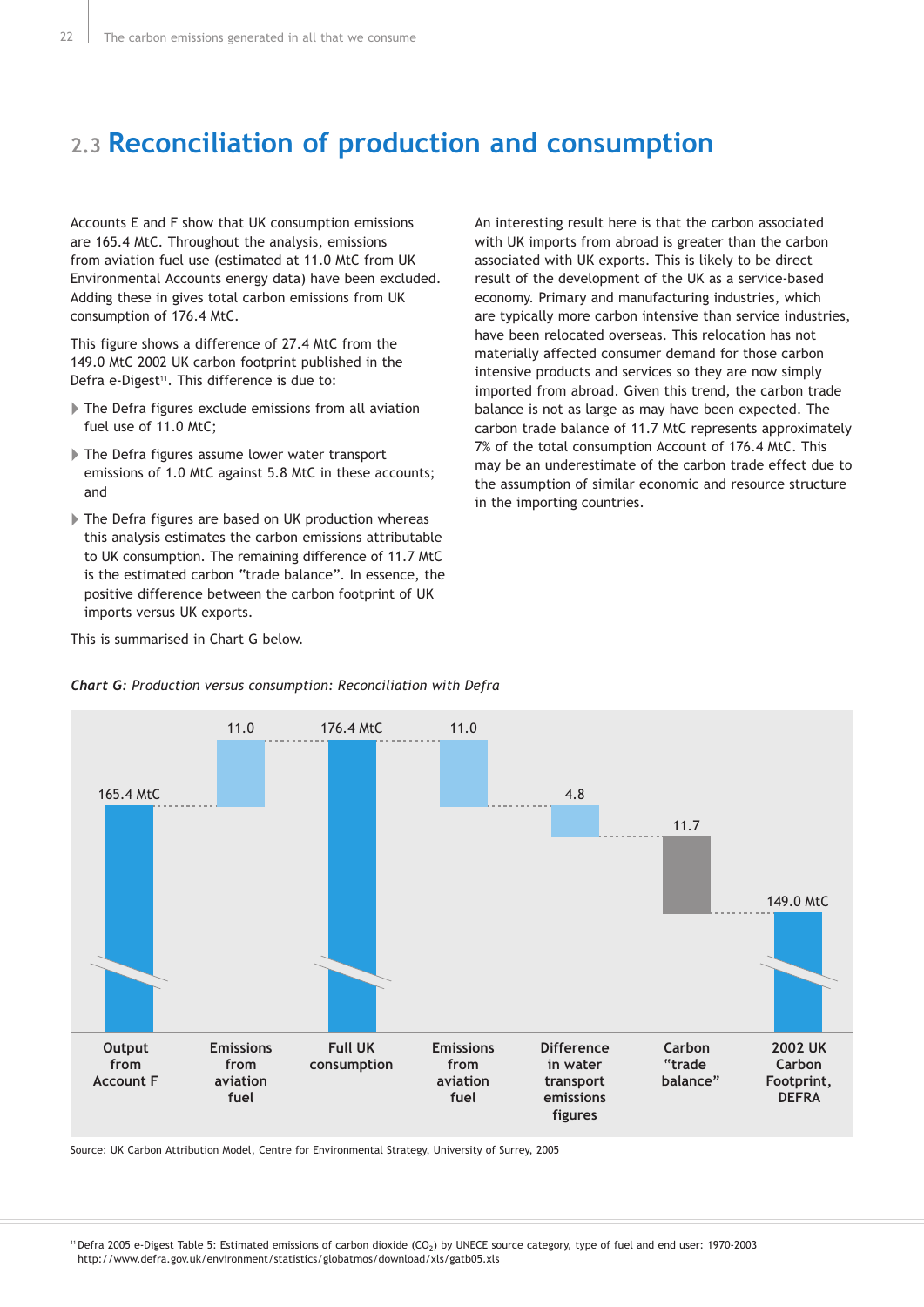# 3 Conclusion

The consumption-based approach to analysing carbon emissions provides a powerful new perspective to the existing evidence base for carbon management and policy intervention. Whilst production-based analysis remains an important tool to understand and manage the carbon impact within national boundaries, it is consumption activity and consumer behaviour that drives carbon emissions on a wider scale. In order to meet the long-term emission reduction targets it will be necessary to change current patterns of consumption and the way in which products and services are produced for the final consumer.

Intervention to change consumption patterns is challenging. Effective intervention requires a variety of actors to work together over time, in particular

government and business. Cooperation is also essential at international level in view of increasingly global product supply chains and the growing interdependencies of economies. A combination of measures and policy tools needs to be implemented to provide the right environment for change. These have to be targeted at all life cycle stages and to all major stakeholders. Fundamental changes in consumer behaviour, the structure of supply chains, business models and in physical infrastructure may be needed for long-term success.

Overall, the consumption-based approach to analysing carbon emissions has the potential to be a powerful tool for both government and business in the drive to a low carbon economy.





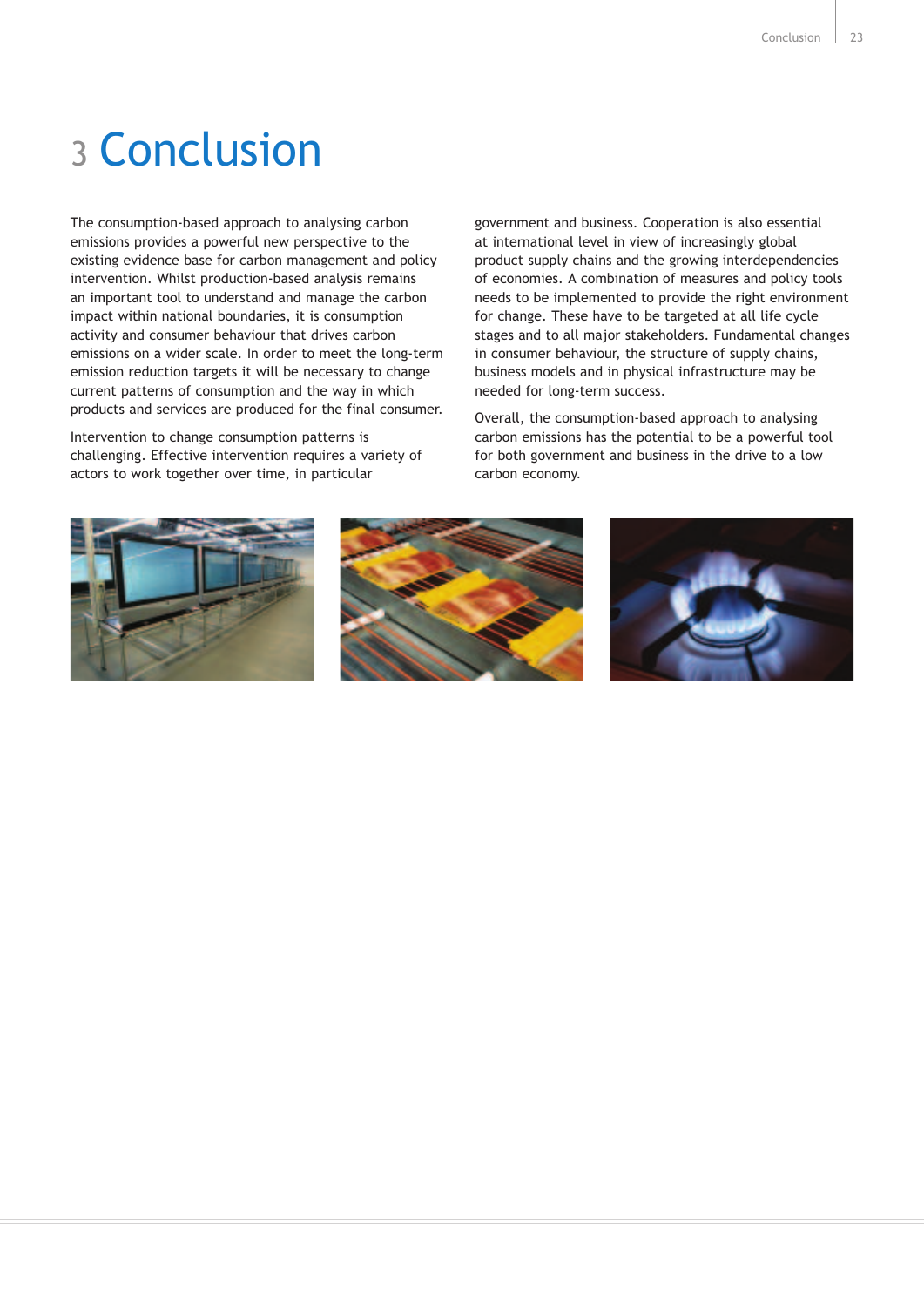# 4 Appendix

## **Reallocation to consumer need**

The table shows how domestic functional use categories are reallocated from Account E to the high-level consumer use categories in Account F.

|                                      |                                        |           | Account F: high-level consumer needs |                  |                      |           |                       |                                                |           |               |                     |              |        |
|--------------------------------------|----------------------------------------|-----------|--------------------------------------|------------------|----------------------|-----------|-----------------------|------------------------------------------------|-----------|---------------|---------------------|--------------|--------|
|                                      |                                        | Household | and<br>Recreation a                  | Space<br>heating | Food and<br>catering | Commuting | Health and<br>hygiene | Clothing and<br>footwear                       | Education | Communication | Other<br>government | <b>Total</b> | WtC    |
|                                      | <b>Space heating</b>                   |           |                                      | 100%             |                      |           |                       |                                                |           |               |                     | 100%         | 22.58  |
|                                      | <b>Private transport</b>               | 3.2%      | 40.9%                                |                  | 5.5%                 | 35.9%     | 7.3%                  | 2.8%                                           | 4.3%      |               |                     | 100%         | 18.26  |
|                                      | <b>Transport services (indirect)</b>   | 3.2%      | 40.9%                                |                  | 5.5%                 | 35.9%     | 7.3%                  | 2.8%                                           | 4.3%      |               |                     | 100%         | 18.15  |
|                                      | Food and non-alcoholic drink           |           |                                      |                  | 100%                 |           |                       |                                                |           |               |                     | 100%         | 14.47  |
|                                      | <b>Health and hygiene</b>              |           |                                      |                  |                      |           | 100%                  |                                                |           |               |                     | 100%         | 11.39  |
|                                      | <b>Water heating</b>                   |           |                                      |                  |                      |           | 50%                   | 50%                                            |           |               |                     | 100%         | 9.07   |
| Account E: Domestic functional needs | <b>Recreation and entertainment</b>    |           | 100%                                 |                  |                      |           |                       |                                                |           |               |                     | 100%         | 7.61   |
|                                      | <b>Financial and other services</b>    | 100%      |                                      |                  |                      |           |                       |                                                |           |               |                     | 100%         | 7.00   |
|                                      | <b>Other personal effects</b>          |           |                                      |                  |                      |           |                       | 100%                                           |           |               |                     | 100%         | 5.56   |
|                                      | <b>Education</b>                       |           |                                      |                  |                      |           |                       |                                                | 100%      |               |                     | 100%         | 5.32   |
|                                      | <b>Housing</b>                         | 100%      |                                      |                  |                      |           |                       |                                                |           |               |                     | 100%         | 5.05   |
|                                      | <b>Public admin and defence</b>        |           |                                      |                  |                      |           |                       |                                                |           |               | 100%                | 100%         | 4.81   |
|                                      | <b>Household appliances</b>            | 25%       | 25%                                  |                  | 25%                  |           |                       | 12.5% 12.5%                                    |           |               |                     | 100%         | 4.26   |
|                                      | <b>Electricity (lighting)</b>          | 100%      |                                      |                  |                      |           |                       |                                                |           |               |                     | 100%         | 3.42   |
|                                      | Electricity (brown goods)              |           | 100%                                 |                  |                      |           |                       |                                                |           |               |                     | 100%         | 3.33   |
|                                      | Electricity (cold appliances)          |           |                                      |                  | 100%                 |           |                       |                                                |           |               |                     | 100%         | 3.11   |
|                                      | <b>Holidays</b>                        |           | 100%                                 |                  |                      |           |                       |                                                |           |               |                     | 100%         | 2.97   |
|                                      | <b>Furnishings and other household</b> | 100%      |                                      |                  |                      |           |                       |                                                |           |               |                     | 100%         | 2.92   |
|                                      | <b>Clothing and footwear</b>           |           |                                      |                  |                      |           |                       | 100%                                           |           |               |                     | 100%         | 2.65   |
|                                      | <b>Electricity (wet appliances)</b>    |           |                                      |                  |                      |           | 50%                   | 50%                                            |           |               |                     | 100%         | 2.37   |
|                                      | Delivered fuels (indirect)             |           |                                      | 75%              |                      |           | 12.5%                 | 12.5%                                          |           |               |                     | 100%         | 1.94   |
|                                      | <b>Cooking</b>                         |           |                                      |                  | 100%                 |           |                       |                                                |           |               |                     | 100%         | 1.78   |
|                                      | <b>Alcohol and tobacco</b>             |           | 100%                                 |                  |                      |           |                       |                                                |           |               |                     | 100%         | 1.73   |
|                                      | <b>Electricity (misc)</b>              | 100%      |                                      |                  |                      |           |                       |                                                |           |               |                     | 100%         | 1.63   |
|                                      | <b>Post and communication</b>          |           |                                      |                  |                      |           |                       |                                                |           | 100%          |                     | 100%         | 1.56   |
|                                      | Water supply and misc services         |           |                                      |                  |                      |           | 75%                   | 25%                                            |           |               |                     | 100%         | 1.51   |
|                                      | <b>Books and newspaper</b>             |           |                                      |                  |                      |           |                       |                                                | 100%      |               |                     | 100%         | 1.01   |
|                                      |                                        |           |                                      |                  |                      |           |                       |                                                |           |               |                     |              |        |
|                                      | <b>MtC</b>                             |           |                                      |                  |                      |           |                       | 22.24 31.59 24.03 22.42 13.09 21.69 16.11 7.89 |           | 1.56          | 4.81                |              | 165.43 |

Source: UK Carbon Attribution Model, Centre for Environmental Strategy, University of Surrey, 2005